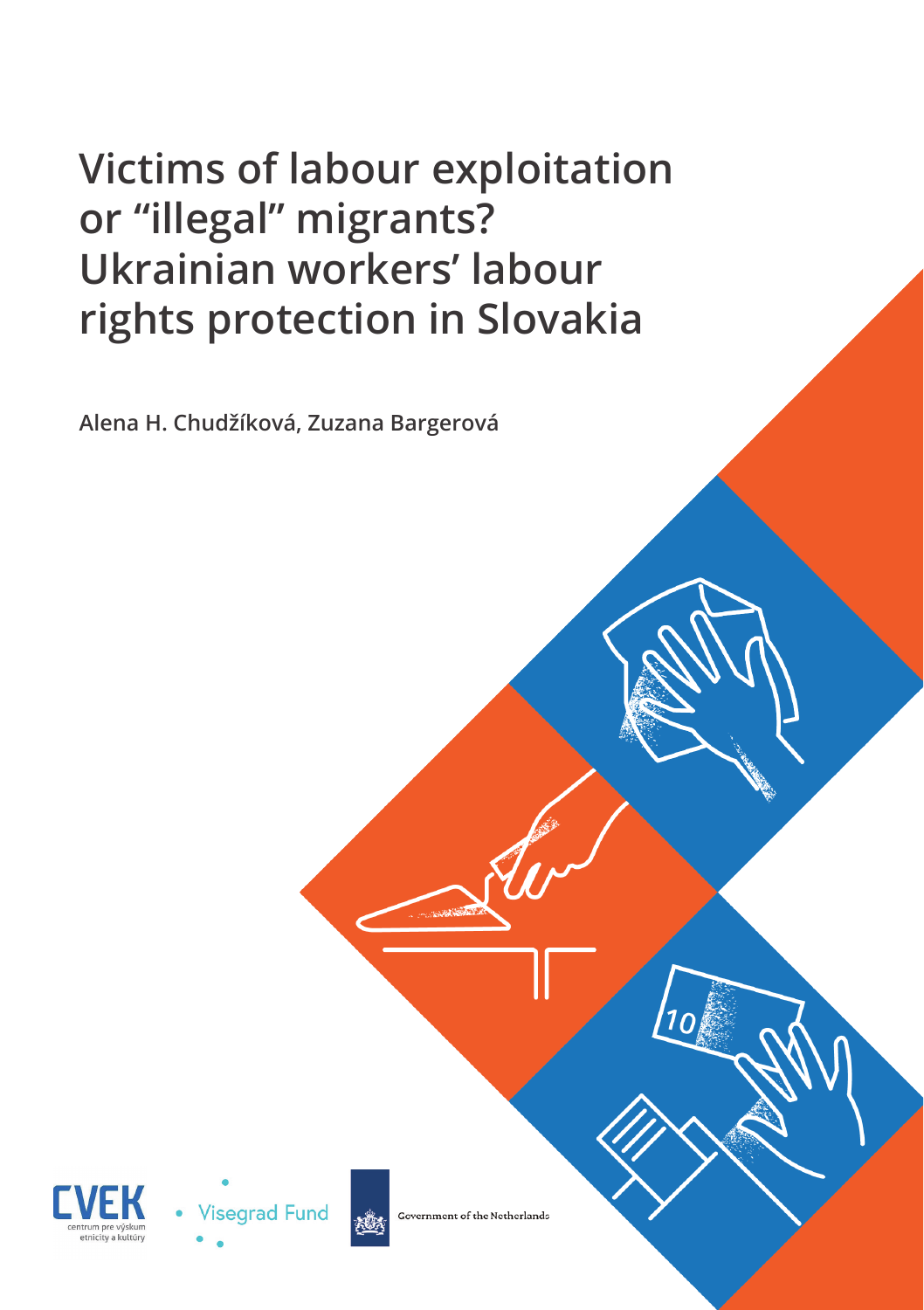This publication has been produced as part of the "Towards Stronger Transnational Labour Enforcement Cooperation on Labour Migration" (STRON-GLAB) project, financed by the International Visegrad Fund and the Ministry of Foreign Affairs of the Kingdom of the Netherlands.

Responsibility of ideas or opinions expressed in this publication lies with the authors of the publication. The International Visegrad Fund is not responsible for those ideas or opinions nor for any use that may be made of them.

Contact

Centre for the Research of Ethnicity and Culture CVEK

info@cvek.sk http://cvek.sk/en/home/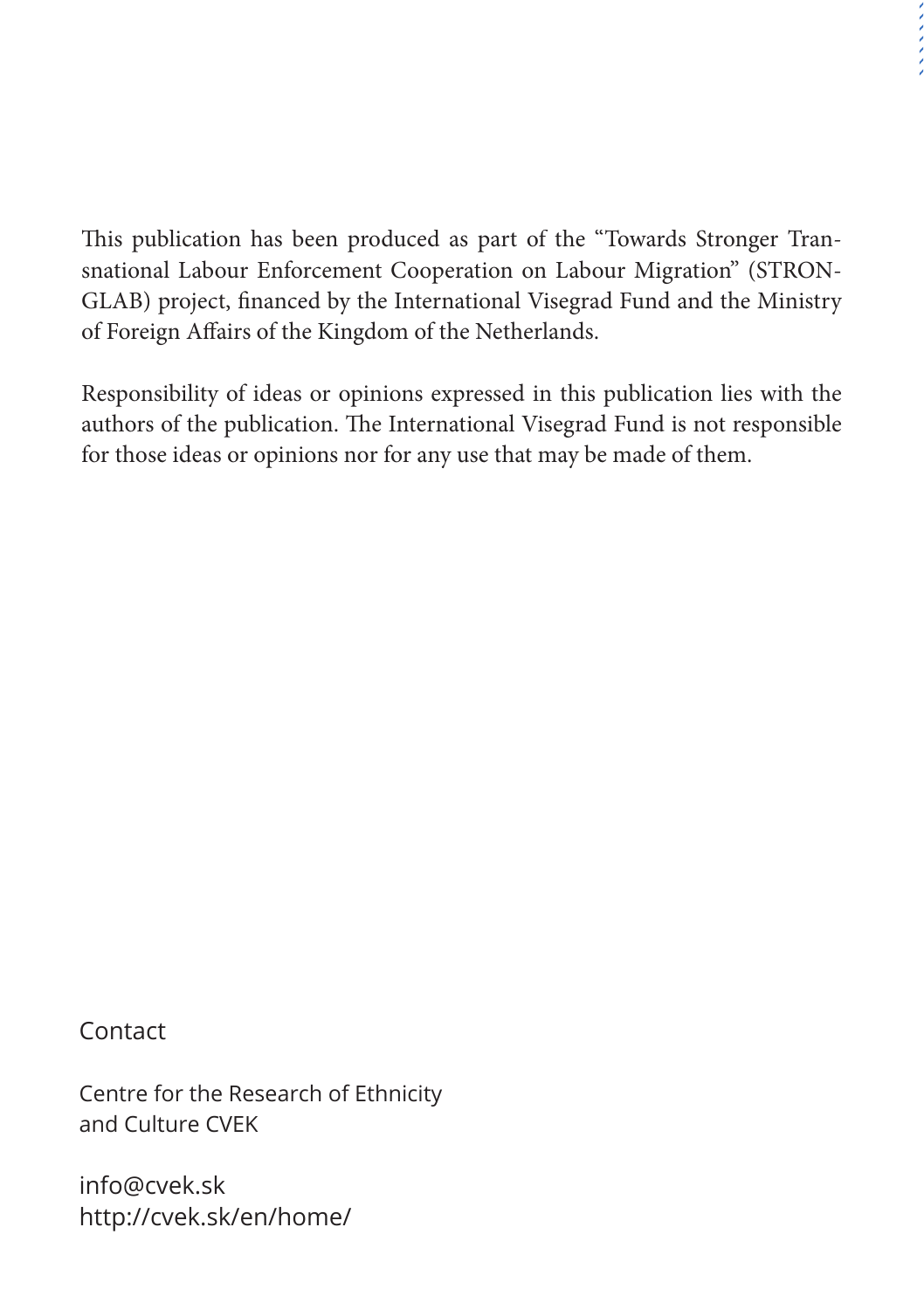# About project

"Towards stronger transnational labour enforcement cooperation on labour migration" (STRONGLAB) project is funded by the International Visegrad Fund and the Ministry of Foreign Affairs of the Kingdom of the Netherlands.

1

STRONGLAB's activities analyse patterns of labour migration and rights violations of migrant workers in the V4 countries with a focus on Ukraine as a sending country. We aim to provide up-to-date information on labour rights violations and intermediary practices and suggest possible remedies. Furthermore, the project aims to strengthen cooperation and experience sharing among labour inspections, NGOs and other actors providing assistance to migrant workers to strengthen protection and enforcement of labour rights.

The project consortium includes Multicultural Center Prague (Czech Republic), Fundacja "Nasz Wybór" (Poland), Centrum pre výskum etnicity a kultúry (Slovakia), Anblokk Kultúra- és Társadalomtudományi Egyesület (Hungary) and Charitable Foundation "Zaporuka" (Ukraine).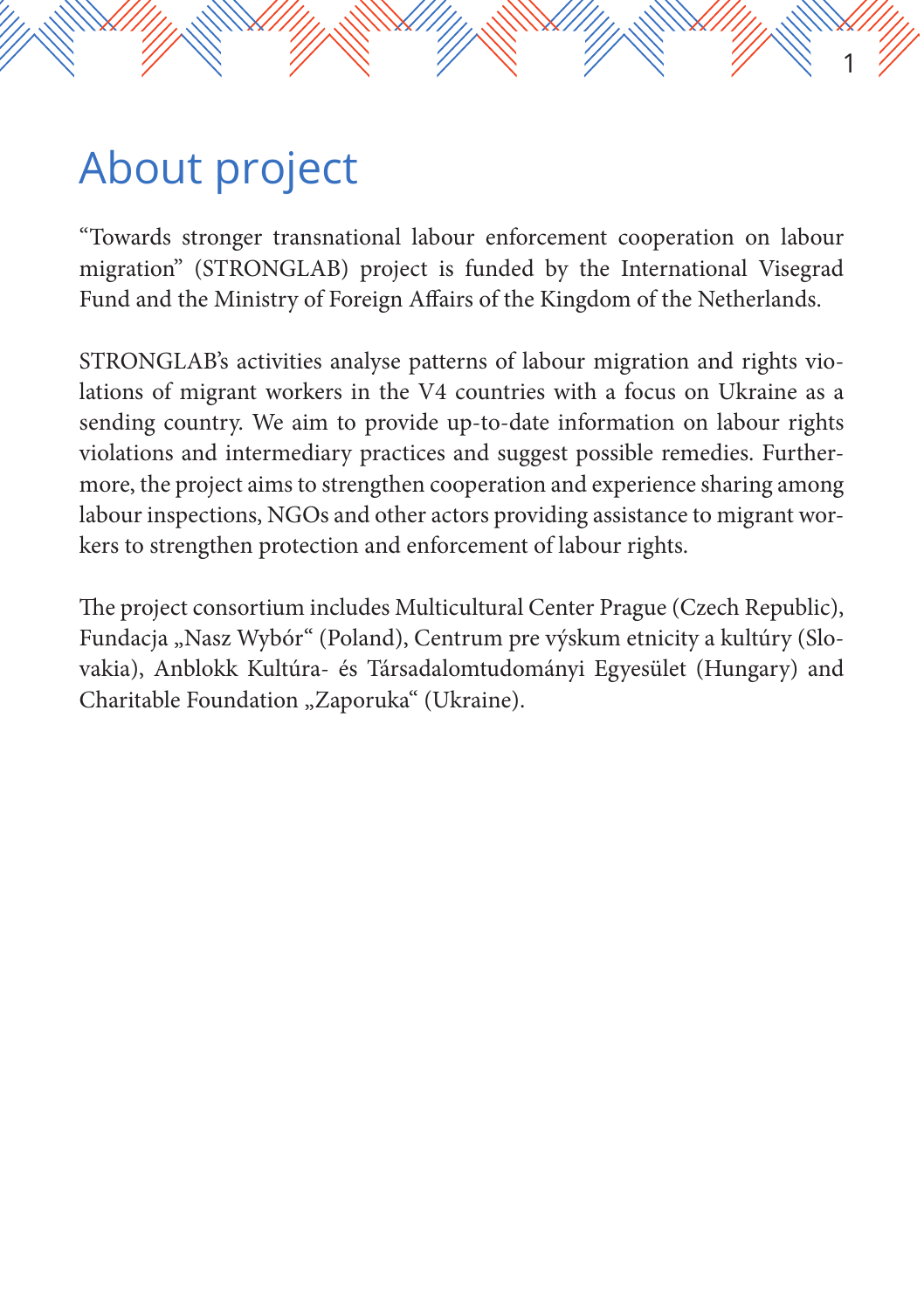# **Table of Contents**

2

| <b>EXECUTIVE SUMMARY</b>                                                | 3              |
|-------------------------------------------------------------------------|----------------|
| <b>INTRODUCTION</b>                                                     | $\overline{4}$ |
| METHODOLOGY                                                             | 5              |
| LEGISLATION AND POLICIES REGULATING WORK<br>AND STAY OF LABOUR MIGRANTS | 6              |
| Legal framework                                                         | 6              |
| Slovak migration policy                                                 | 9              |
| <b>LABOUR CONDITIONS OF MIGRANT</b><br>WORKERS IN SLOVAKIA              | 10             |
| Institutional setting                                                   | 10             |
| Labour exploitation or undeclared work?                                 | 11             |
| Factors in the vulnerability of migrant workers in Slovakia             | 16             |
| UKRAINIANS IN SLOVAKIA                                                  | 18             |
| Statistical data and general overview                                   | 18             |
| <b>Employment statistics</b>                                            | 19             |
| Coming to Slovakia                                                      | 21             |
| UKRAINIAN WORKERS' EXPERIENCE<br>OF LABOUR RIGHTS VIOLATIONS            | 24             |
| Role of intermediaries in employing Ukrainians                          | 26             |
| Legality of status                                                      | 27             |
| Remuneration                                                            | 28             |
| Long hours                                                              | 29             |
| <b>SEEKING SUPPORT</b>                                                  | 30             |
| <b>RECOMMENDATIONS</b>                                                  | 33             |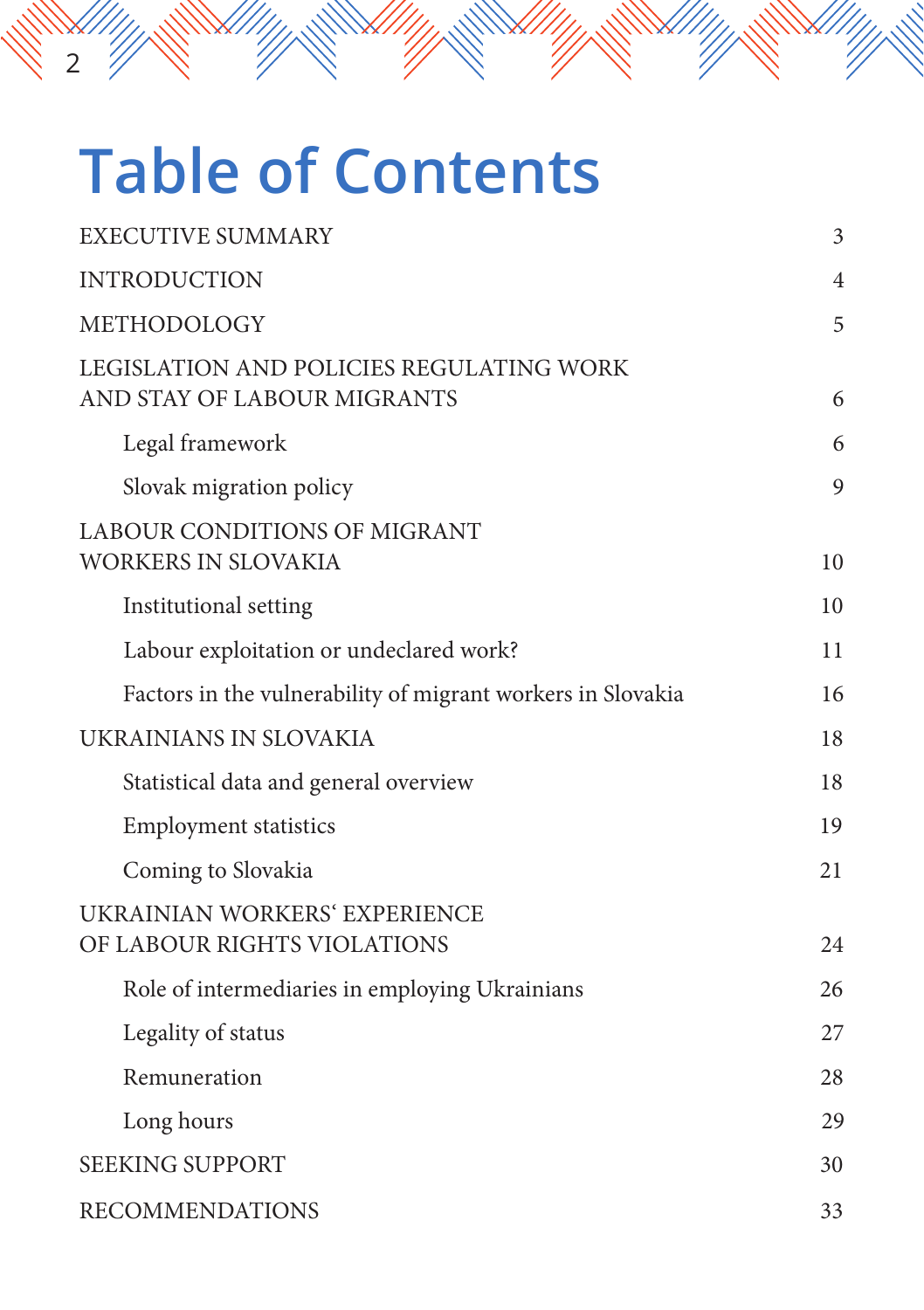### Executive summary

According to previous research and this study, violations of Ukrainian workers' labour rights are a severely understated and yet a highly serious and prevalent issue in Slovakia. The number of Ukrainian workers continues to grow, and as the economy strengthens and employers call for any kind of skilled or unskilled labour force<sup>1</sup> it is likely it will continue to rise. Given its geographical proximity, linguistic closeness and perceived cultural similiarity, Ukraine seems to be the natural choice for labour force recruiters from Slovakia.

3

Previous research<sup>2</sup> has revealed that Ukrainian workers often *do not have labour contracts* or have them only in Slovak (or, even worse, in Czech or Polish) which prevents them from fully understanding the terms and conditions of their employment. They are often asked to perform tasks in conflict with their labour contracts and to work for *less than minimum wages*. *Extremely long working hours* of more than 48 hours a week on average appear to be the most frequent violation of Ukrainian workers' labour rights. Based on our data, it seems that for some Ukrainian migrants, their recruitment agency/intermediary is also their employer in Slovakia. Our research unveiled several cases of Ukrainians working as cleaners but with *unclear legal status*. Such situations are rendered difficult by employers' unwillingness to employ migrant workers officially, i.e. with a work contract, which would allow them to apply for temporary residence for the purpose of employment. The uncertainty of their legal status thus contributes to their vulnerability. Migrant workers seem to be more reluctant to report labour rights violations and/or exploitation to law enforcement bodies. The main reason is their fear of expulsion. This is because virtually no measures exist to protect victims of labour exploitation. Instead, they are usually treated as illegal workers, and expulsion from the country follows.

<sup>1</sup> See for instance www.teraz.sk/ekonomika/zaujem-firiem-o-zahranicnych-zamestna/198337 clanok.html

<sup>2</sup> Blažek, M. et al. (2013). Skúsenosti migrantov a migrantiek s násilím. Bratislava: IOM.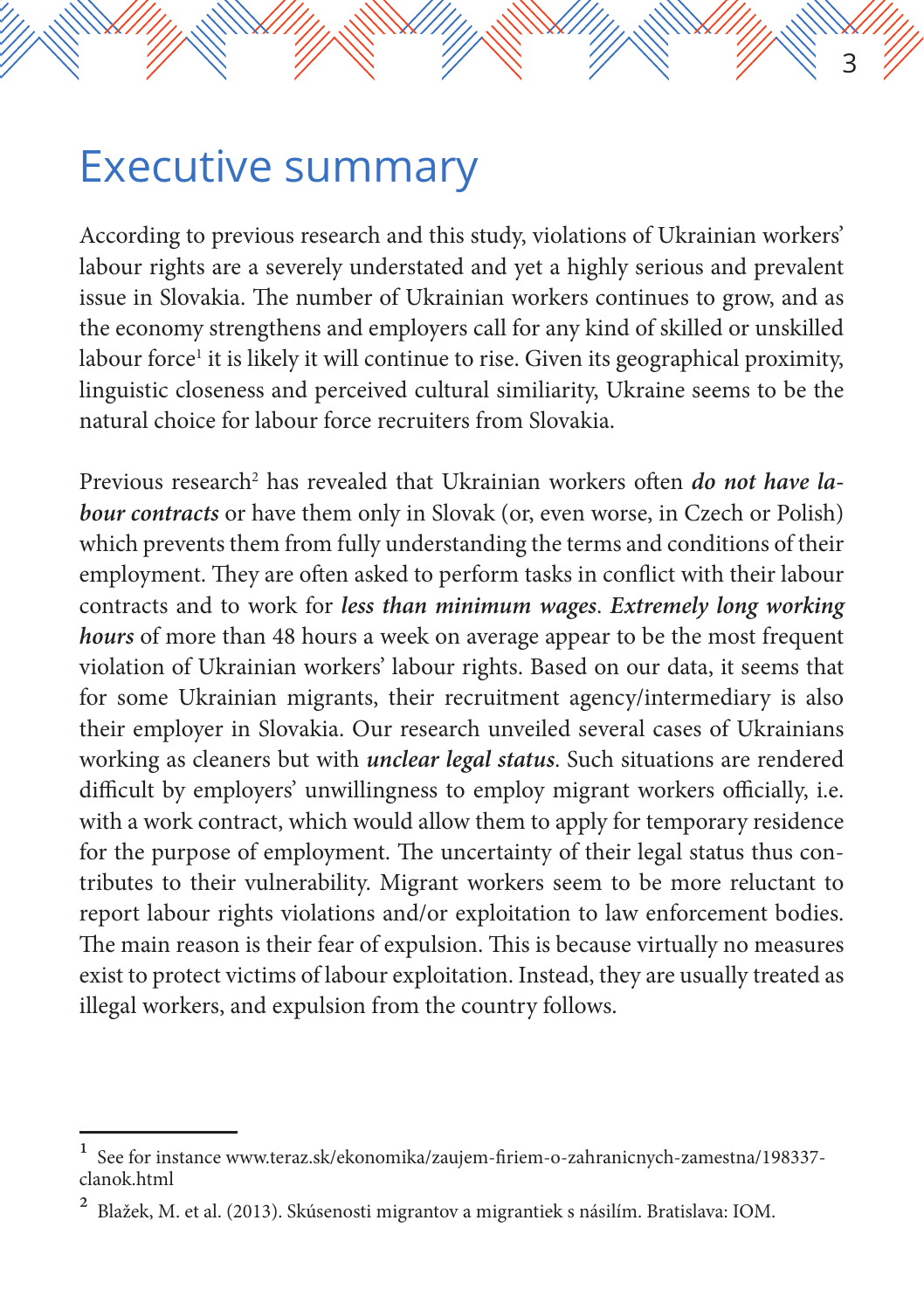## Introduction

4

The present report intends to shed some light on the practices of employing Ukrainian nationals in Slovakia in the recent period of 2013-2017. Attention is focused on emerging trends and employment patterns among Ukrainians working in low skilled professions. The report is based on desk research using existing studies and statistical data, plus qualitative interviews conducted with Ukrainian nationals living in Slovakia, with a representative of the labour inspectorate, the National Union of Employers, Employment Institute, the Institute of Economic and Social Studies and an intergovernmental organization providing support services to migrants.

The research, as well as previous work in the field of violations of migrant workers' labour rights, points to exploitation as an understated yet widespread issue in Slovakia. The report uses the concept of labour exploitation as defined by the EU Agency for Fundamental Rights (FRA). According to FRA3 , at least four aspects need to be taken into consideration when speaking about labour exploitation of migrant workers:

- 1. social policies
- 2. freedom of movement
- 3. migration policies
- 4. criminal justice and the rights of victims of crime

Given the scope of the research, it focuses mainly on the perspective of migrant workers' rights linked to social policies, i.e. working conditions and protection of social rights. Marginally the report is also concerned with migration policies, since migrant workers' uncertain residence status often increases their vulnerability to labour exploitation.

It should be noted that our research does not aspire to describe the situation of Ukrainian labour migrants in Slovakia in all its complexity. It is merely a preliminary insight into the highly complex topic of the labour rights violation

FRA (2015). Severe Forms of Labour Exploitation: Workers Moving within or into the European Union. States' obligations and victims' rights. Vienna; EU Agency for Fundamental Rights.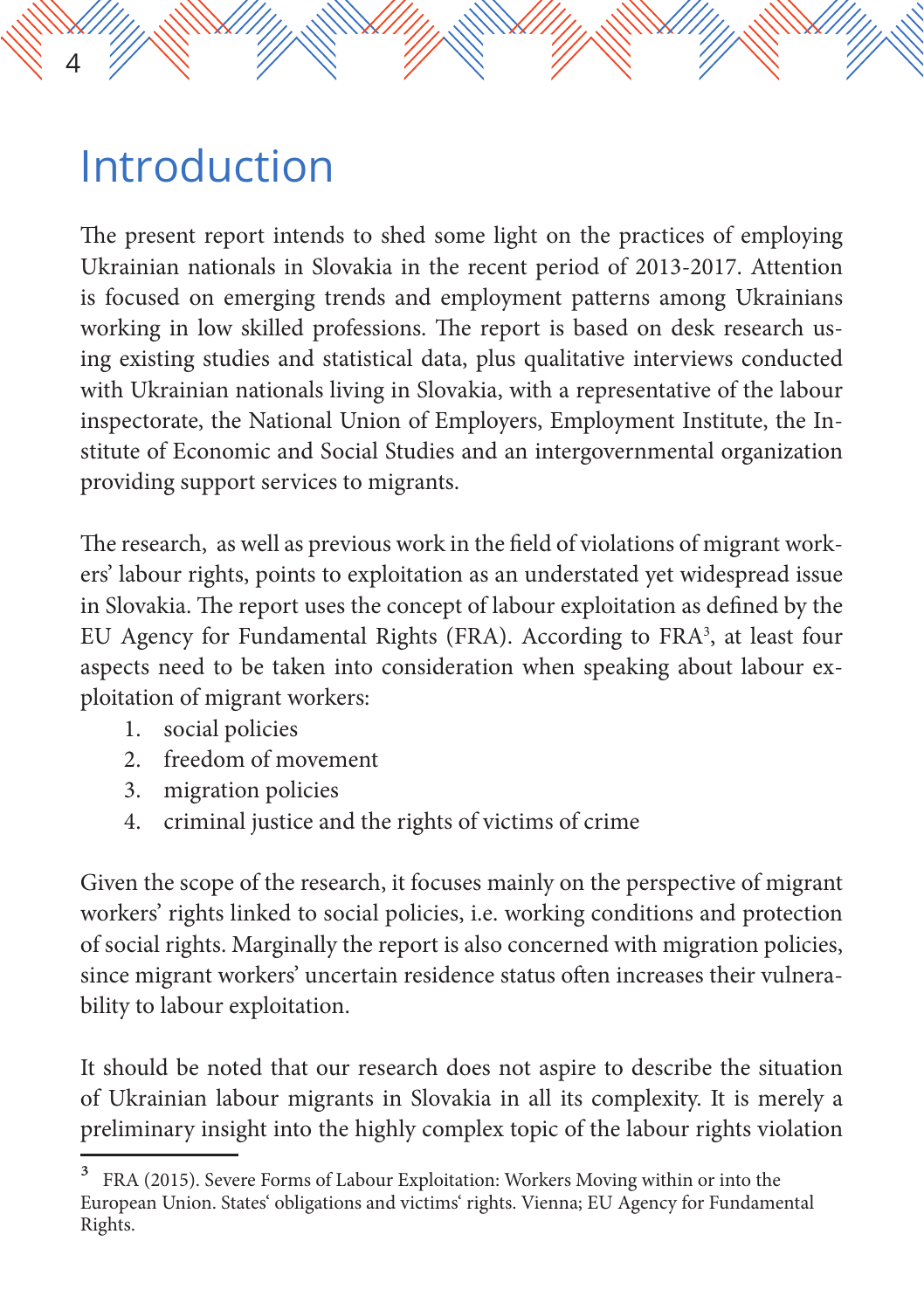of Ukrainian migrants, and many issues revealed here would merit separate research.

5

## Methodology

The interviews in the qualitative research were to have originally focused on newly-arrived Ukrainian migrants working in Slovakia, preferably in low skilled jobs. However, this proved very difficult to achieve. Despite the size of the Ukrainian population in Slovakia it seems to be fragmented, and conventional methods of interviewee recruitment (such as snowballing and gaining access via "gate keepers") proved to function only to a limited extent. Ukrainian nationals with long-term residence did not seem to have connections to newly-arriving labour migrants, particularly those working in low skilled jobs, e.g. in construction or cleaning services. Newly-arrived labour migrants appear to live in a somewhat closed-off community of workers with few ties to the outside community (whether Ukrainian or majority society). Eventually we managed to interview eight Ukrainians who had been living and working in Slovakia for various periods of time ranging from 0-20 years. One of the interviewees was interviewed not as a worker herself, but rather as someone with deep insight into the Ukrainian community. The interviewees thus included Ukrainians who had been granted temporary residence for the purpose of economic activity, and settled Ukrainians with permanent residence.

| Current job           | Age   | Gender | <b>Education level</b> |
|-----------------------|-------|--------|------------------------|
| IT programmer         | $30+$ | F      | University degree      |
| <b>Business owner</b> | $30+$ | F      | University degree      |
| IT engineer           | 26    | M      | University degree      |
| Sales assistant       | 44    |        | University degree      |
| Cleaner               | $30+$ |        | <b>High School</b>     |

*Table 1. Basic data on interviewed Ukrainians*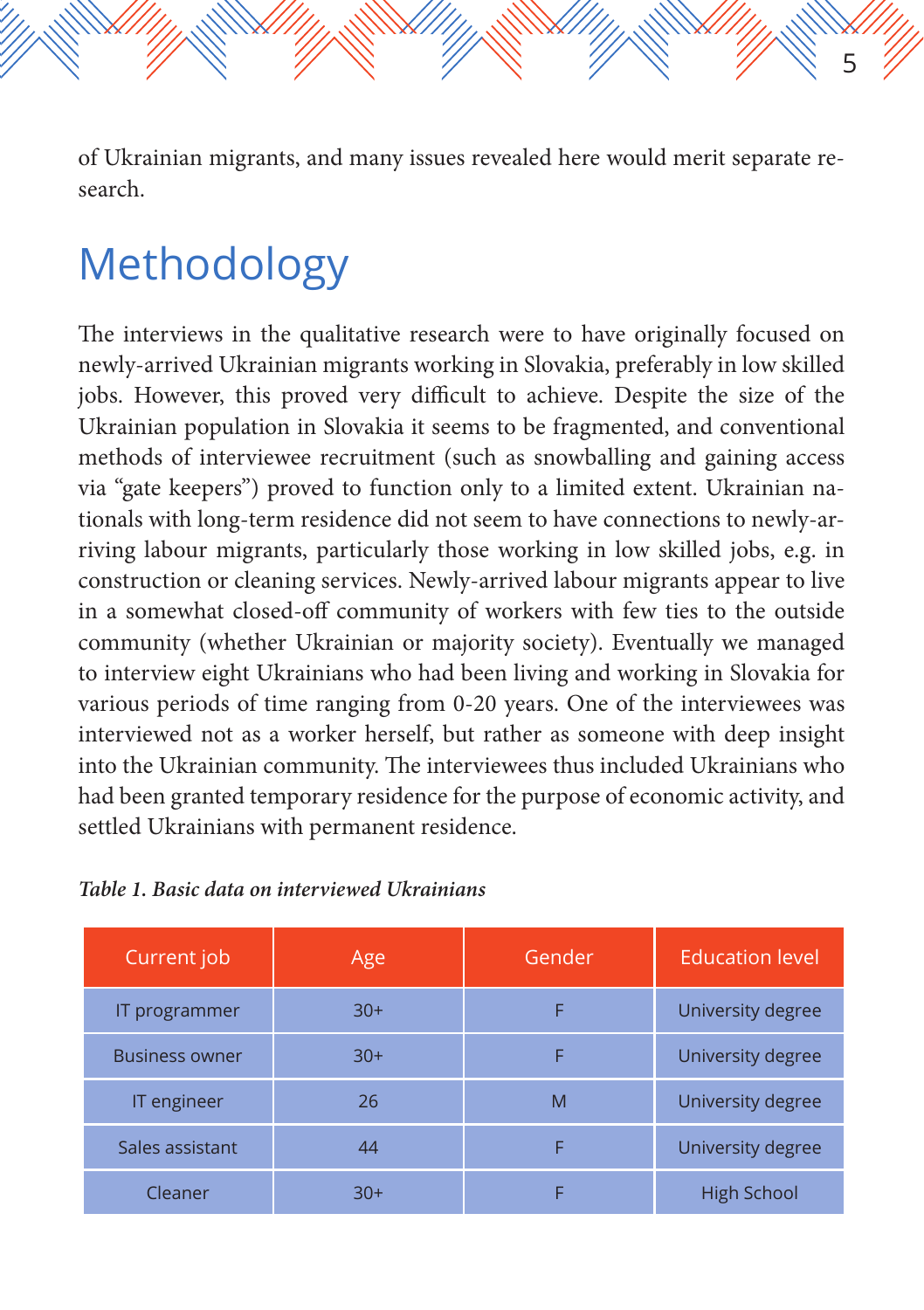| Cleaner                      | 30 | M | <b>High School</b> |
|------------------------------|----|---|--------------------|
| Currently no<br>official job | 45 | M | <b>High School</b> |
| Construction worker          |    |   | Vocational         |

With the interviewees' consent, all interviews were recorded and transcribed. Content analysis was then carried out using interview transcripts. Data used in the analysis were obtained from several statistical and professional organizations: the Statistical Office of the Slovak Republic (ŠÚ SR), the Ministry of the Interior of the SR, the Central Office of Labour, Social Affairs and Family and the Bureau of Border and Alien Police (BBAP).

The findings from the interviews were then complemented by existing literature on labour migration, particularly Ukrainian labour migration in Slovakia, legislation in force, judicial decisions and official websites of state institutions.

# Legislation and policies regulating the work and residence of labour migrants

#### Legal framework

6

The main law regulating the entry and residence of foreigners in Slovakia is the Act No. 404/2011 Coll. on Residence of Foreigners<sup>4</sup> and Amendment and Supplementation of Certain Acts as amended (hereinafter only as "Act on Residence of Foreigners"). However, separate laws regulating the employment of foreigners and posting of migrant workers were taken into account when writing this

<sup>4</sup> The word alien is usually used in the official translation of the Act, however, for the purpose of this report we will use the word foreigner.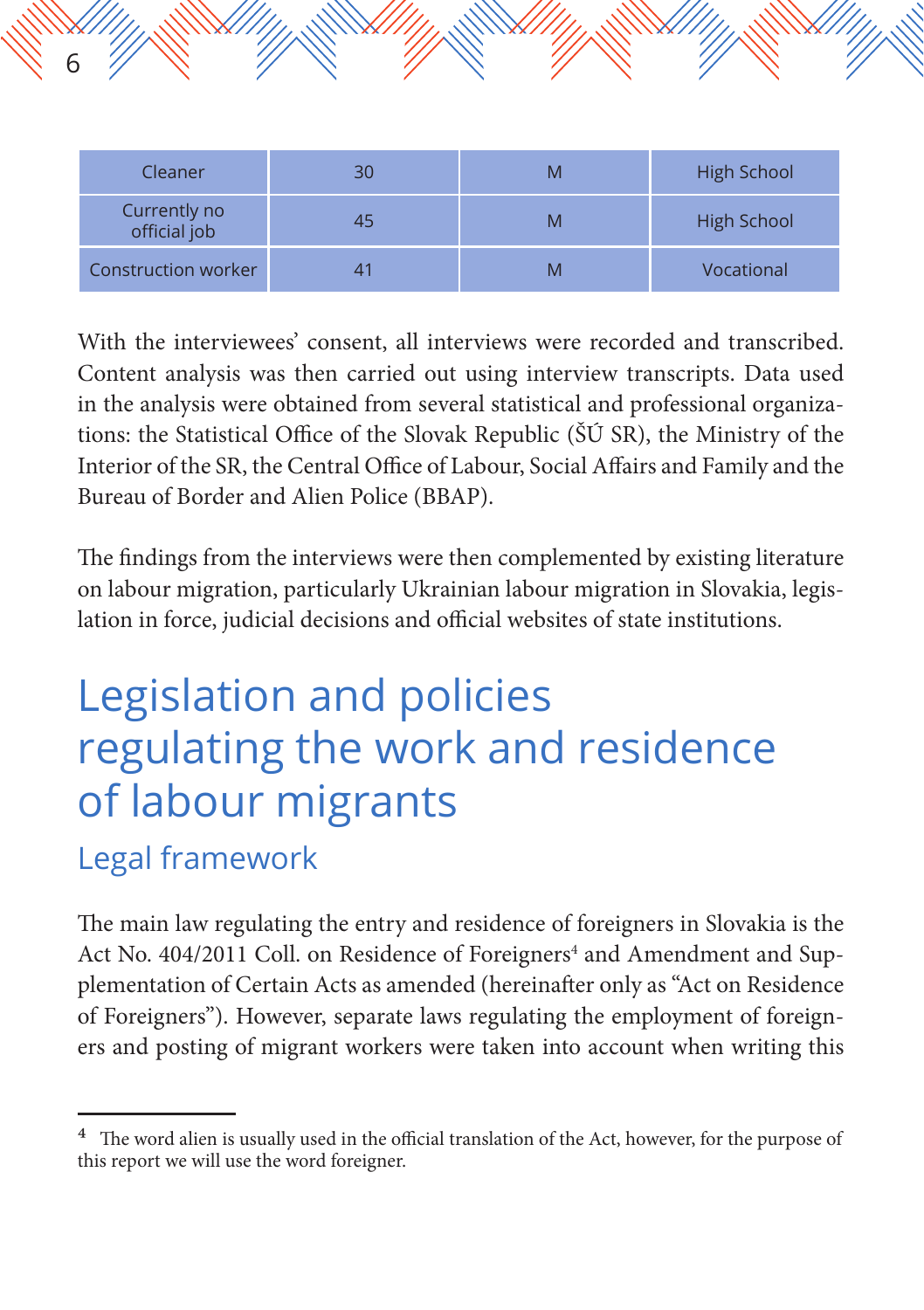report.5 According to the above-mentioned Act on Residence of Foreigners a foreigner is deemed to be anyone who is not a Slovak citizen, including EU nationals.

7

Separate regimes apply to third-country nationals and EU nationals.6 Third-country national may be granted one of the three types of residence: temporary, permanent or, in specific and rare cases, tolerated stay. Legal status is thus derived mainly from the Act on Residence of Foreigners. Most Ukrainians in Slovakia are temporary residence holders (generally from 90 days to 5 years of residence) because permanent residence can only be granted after 5 years of continuous lawful residence to already-settled foreigners.<sup>7</sup>

Pursuant to the Act on Residence of Foreigners a third country national must generally apply for temporary residence only if his/her planned stay is going to exceed 90 days. Moreover, temporary residence can only be granted for one of several recognized legal purposes, such as business, employment, study, research, special activities, family reunion, or to foreigners who have been recognized as "Slovaks living abroad" (i.e. members of the Slovak diaspora). The choice of legal purpose is likely to be affected by the complexity of the legal conditions as well as by the different rules for each type of stay. Foreigners also probably tend to choose a type of residence that gives them more freedom, a more stable legal status, or one which is easier to obtain. Generally, obtaining temporary residence is a difficult, lengthy and very expensive process.

The application must be usually submitted from abroad, at the Representative Office of the Slovak Republic. For Ukrainians, this is either in Kiev or at the General Consulate in Uzhgorod. Alternatively, the application can be submitted

<sup>5</sup> Mainly Act No. 5/2004 Coll. on Employment Services as amended, Act No. 311/2001 the Labour Code as amended, Act No. 351/2015 Coll. on Cross-Border Cooperation in Posting Employees for Work in the Provision of Services and Act No. 125/2006 on Labour Inspections and on amendment and supplementation of Act No. 82/2005 Coll. On Illegal Work and Illegal Employment.

<sup>6</sup> Including nuclear family.

<sup>7</sup> There is no legal claim to permanent residence after fulfilling all the legal conditions, therefore general information on the number of temporary residence permits can be somewhat misleading.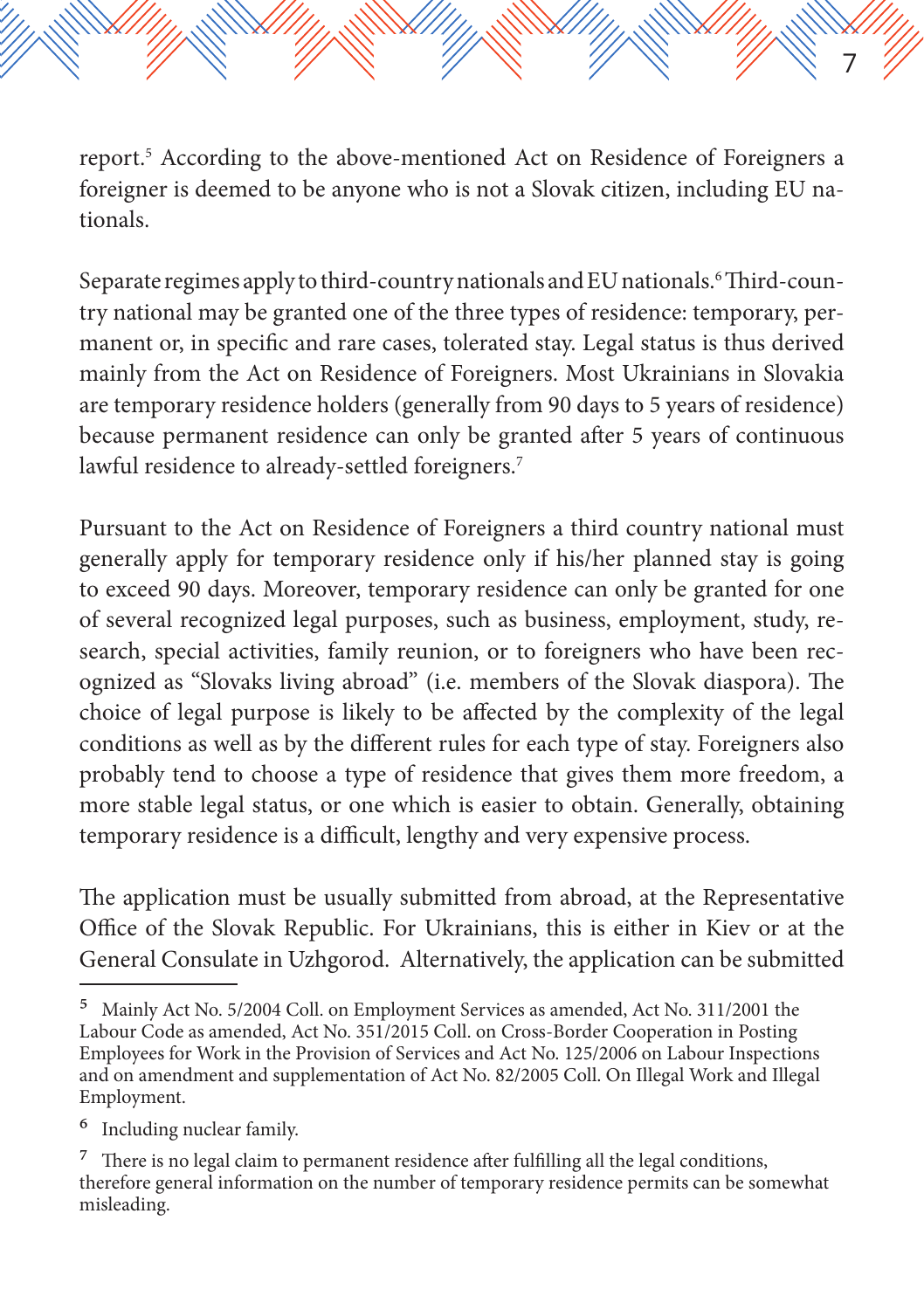on Slovak territory at the Foreign Police Department in the place of intended residence.

The application form must be submitted in person and it must be 100% complete at the moment of submission if it concerns business or family reunion. However, applications for temporary residence for the purpose of employment may be accepted even if they are incomplete, with the missing documents then being sent directly to the police. As well as a valid travel document, documents showing the applicant has no criminal record in the country of origin, sufficient finances to cover the stay, adequate accommodation and the purpose of residence must be submitted, all duly verified and translated into Slovak by a court-certified translator.

When it comes to the employment of third country nationals, separate laws regulate conditions for work, the labour rights of workers and the competences of state authorities responsible for their protection. The legal framework consists mainly of:

- Act no. 5/2004 Coll. on Employment Services as amended,
- Act no. 311/2001 the Labour Code as amended,

8

- Act no. 351/2015 Coll. on Cross-Border Cooperation in Posting Employees for Work Performance in Framework of Provision of Services ("Cross-Border Cooperation Act"),
- Act no. 125/2006 on Labour Inspections, amending and supplementing Act no. 82/2005 Coll. On Illegal Work and Illegal Employment.

The Act on Residence of Foreigners (Slovak migration policy) only allows residence to be obtained for one purpose, but some legal purposes allow other activities to be undertaken, for instance business and study at the same time.

Ukrainians who wish to work in Slovakia may generally do so if their legal status of either temporary or permanent residence allows it. They can also work as posted workers from other EU countries under the Cross-Border Cooperation Act or in special regimes under the Act on Residence of Foreigners for stays of under 90 days when a residence permit is not needed, as seasonal workers, and in the case of managers and trainees also as intracorporate transferees.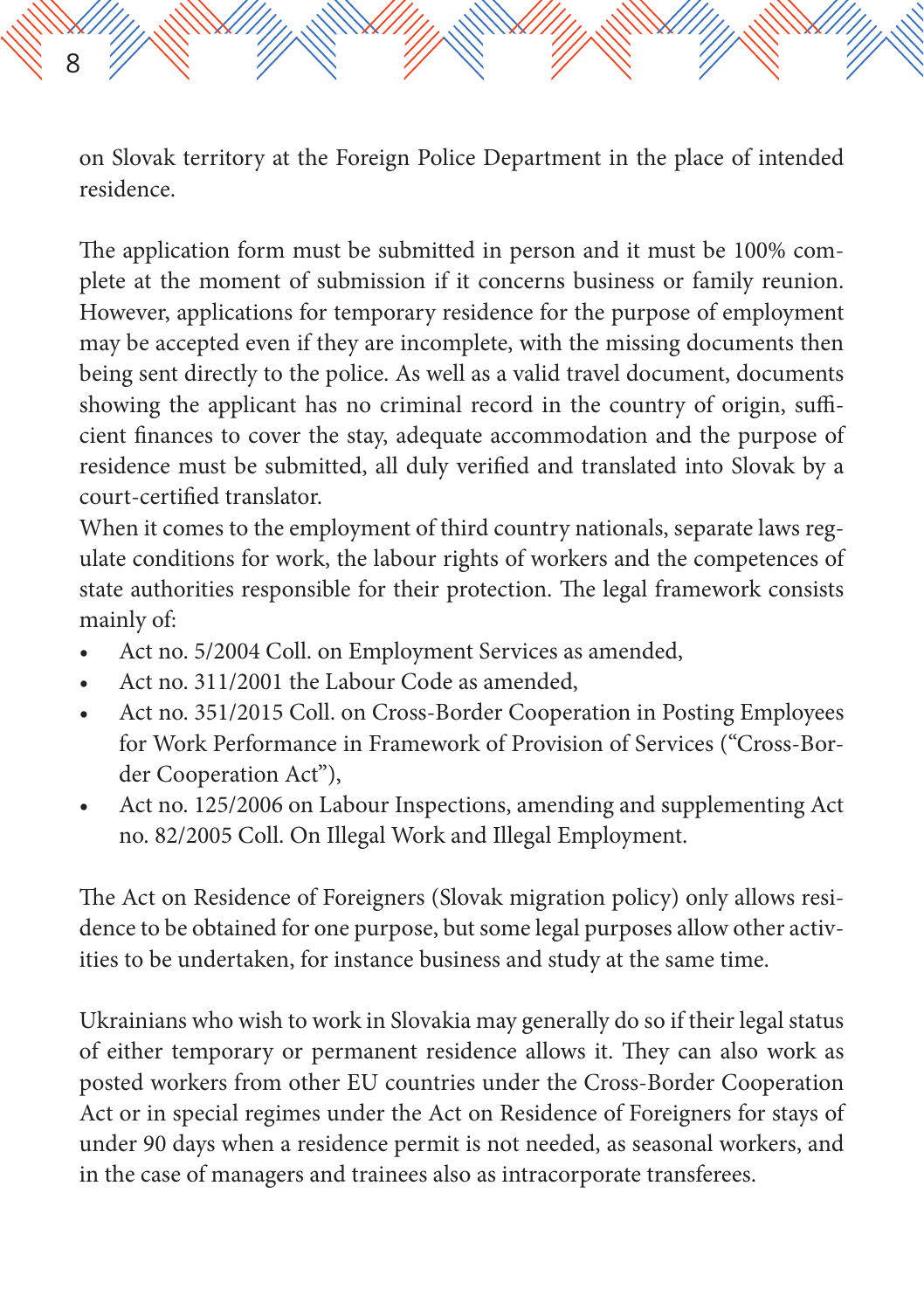In practice, however, the regime for the posting of workers is sometimes abused by employers to avoid harsh immigration rules. This puts third country nationals at risk of illegal work and loss of residence.

9

#### Slovak migration policy

According to the official governmental strategy, "Migration Policy of the Slovak Republic Perspective until the year 2020", Slovakia wants to manage economic migration and to attract qualified foreigners from culturally-similar countries of origin. This makes Ukrainians likely candidates for obtaining residence in the Slovak Republic.<sup>8</sup> However, contrary to the Migration Policy's declarations, recent trends show a greater need for workers in semi-skilled and low-skilled jobs, particularly in the automotive industry. Such positions are currently filled mainly by Serbs and Ukrainians. As indicated by the Minister of Labour, Social Affairs and Family, there were 8 500 Serbs working on the basis of "information cards" (see below; these were Slovaks living abroad, i.e. Serbian Slovaks) and 2 300 Serbs held a work permit as of 31 October 2017.<sup>9</sup> However, our own and previous research findings regarding the employment status of third country nationals suggests that the official data from the Labour Office presented below might well be severely understated.

Needless to say, the Migration Policy does not reflect these new developments. In comparison to other neighbouring countries Slovakia is not explicitly and proactively trying to attract Ukrainians, despite the above-described strategy and the long term needs of the labour market and the whole of the Slovak economy.

<sup>8</sup> Buchtová, K. et al. (2016). Migration from Ukraine to V4 in the time od crisis. Bratislava: Human Rights League. Available at www.hrl.sk/sites/default/files/publications/hrl\_ukrajinav4\_ jul2016\_webcorr\_0.pdf

<sup>9</sup> SME Daily (2017). Srbi pracujúci na Slovensku dostanú viac informácií o svojich právach. 13 November 2017. Available at https://ekonomika.sme.sk/c/20695223/srbi-pracujuci-naslovensku-dostanu-viac-informacii-o-svojich-pravach.html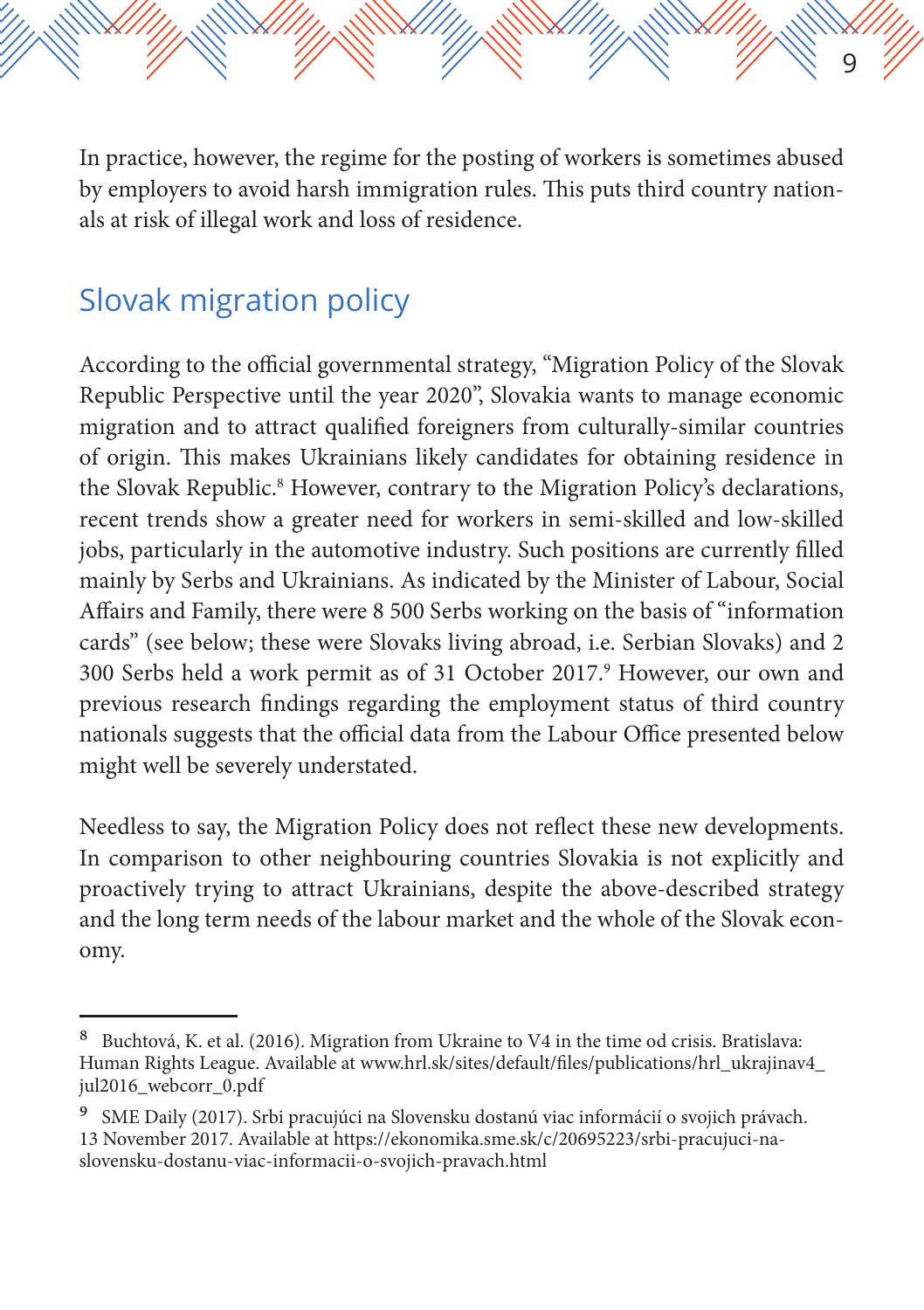We have also consulted the needs of Slovak employers with a representative of the National Union of Employers (*Republiková únia zamestnávateľov*) who is of the opinion that the Slovak labour market is currently experiencing a general shortage of labour: *"There is a lack of workers, not only qualified but also low skilled and semi skilled and in all sectors of the economy. Everywhere."*

Despite the declarations of the political strategy and the clear mismatch between the native workforce and demand from employers, no effective strategy to help the Slovak labour market by accepting even a limited number of foreign workers has been adopted recently. Moreover, the political elites continue to show a negative perception of international migration to Slovakia by political elites, persisting even after the turmoil associated with the 2015-2016 "migration crisis". Such a combination of factors results in a very poor immigration policy that is not in anyone's favour.

The Act on Residence of Foreigners, as the main tool of the Slovak migration policy, provides only one instrument that is available (also) to Ukrainians specifically, that of temporary residence for a foreigner who has the status of a Slovak living abroad (for more information see the chapter below.)

All of the above leads to a situation where foreign workers are still recruited and hired, but often under precarious circumstances in which they shoulder the burden of legal responsibility.

## Labour conditions of migrant workers in Slovakia

#### Institutional setting

10

Institutions with competences in the field of combating migrant workers' labour exploitation (although not defined as such, see below for more information) include:

• The National Labour Inspectorate (NIP), its specialized units responsible for the monitoring of illegal employment (Kobra), and 8 local labour inspec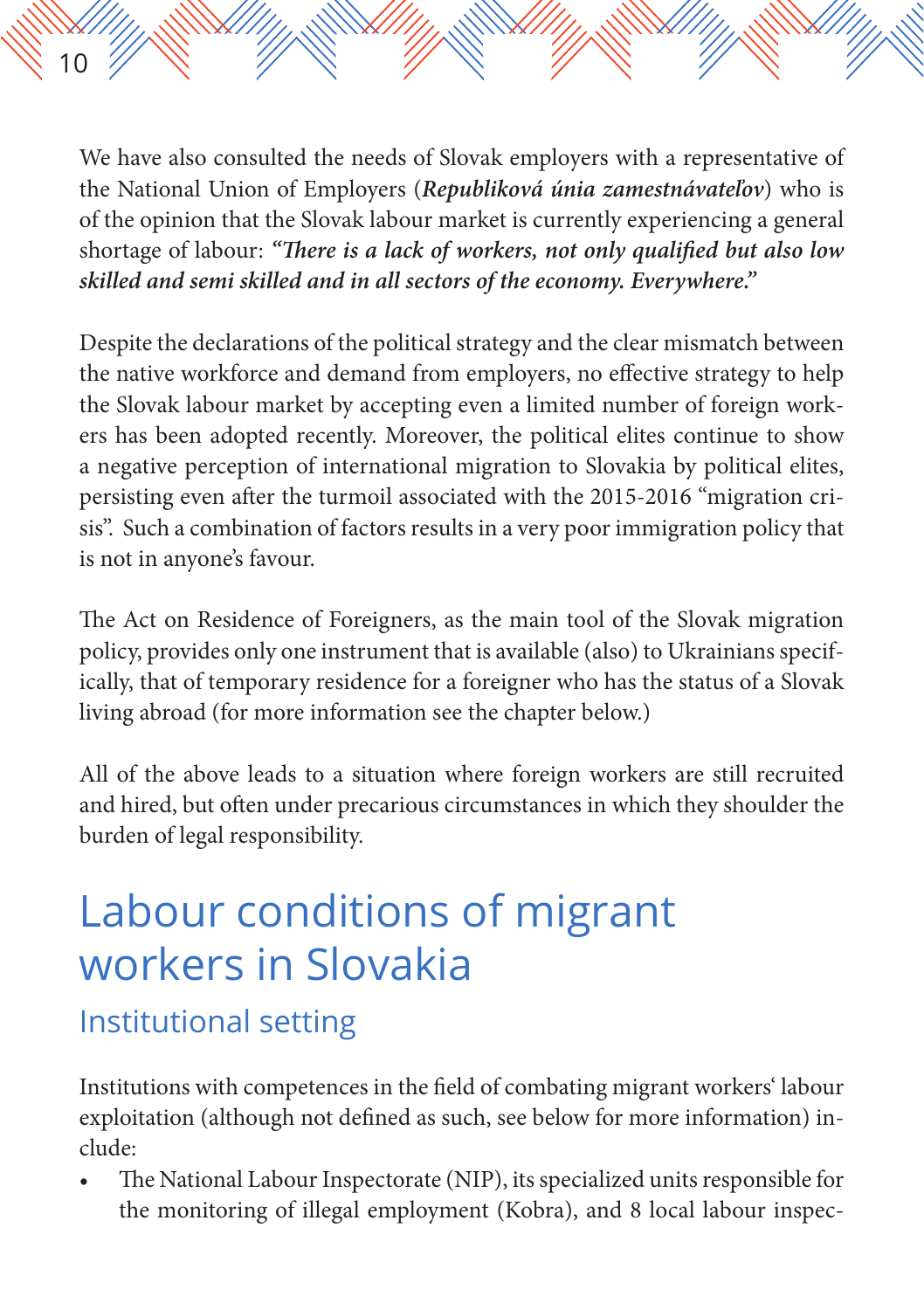torates subordinated to the NIP,

• The Offices of Labour, Social Affairs and Family ("Labour offices"), in particular the control departments and professional advisory services departments, subordinated to the Centre for Labour, Social Affairs and Family of the Slovak Republic and to the Ministry of Labour, Social Affairs and Family of the Slovak Republic,

11

• The Border and Alien Police Bureau (BBAP), particularly its National Unit for Combating Illegal Migration and local foreigners' police departments established under the Police Force Presidium (PPZ) and the Ministry of the Interior of the Slovak Republic.

Labour inspectorates and labour offices perform primarily monitoring and supervisory functions, while BBAP units perform police supervision and criminal law functions<sup>10</sup>

#### Labour exploitation or undeclared work?

It should be noted that the labour conditions of third country nationals are not clearly regulated and cannot be duly monitored in Slovakia. This is because the legislative and institutional framework is focused more on protecting the Slovak labour market and detection of illegal work than on protecting workers' labour rights. The topic of labour exploitation has not yet been defined as such by state institutions. No institution has an explicitly defined mandate to tackle labour exploitation or the labour rights violations of migrant workers in Slovakia. Instead, labour exploitation is interpreted as an issue of illegal work and illegal employment. That means that even cases involving exploitative practices (e.g. long working hours, unfair or unpaid wages, lack of work contracts etc.) are qualified as cases of illegal work in which migrant workers are perceived as perpetrators rather than victims. The meaning of illegal work and labour exploitation thus

<sup>10</sup> Bargerová, Z., Gallová Kriglerová, E., Chudžíková, A., Kadlečíková, J (2014). Severe Forms of Labour Exploitation. Supporting victims of severe forms of labour exploitation in having access to justice in EU Member States. Report commissioned by the EU Agency for Fundamental Rights. Available at http://fra.europa.eu/en/country-data/2015/country-reports-comparativereport-severe-labour-exploitation-workers-moving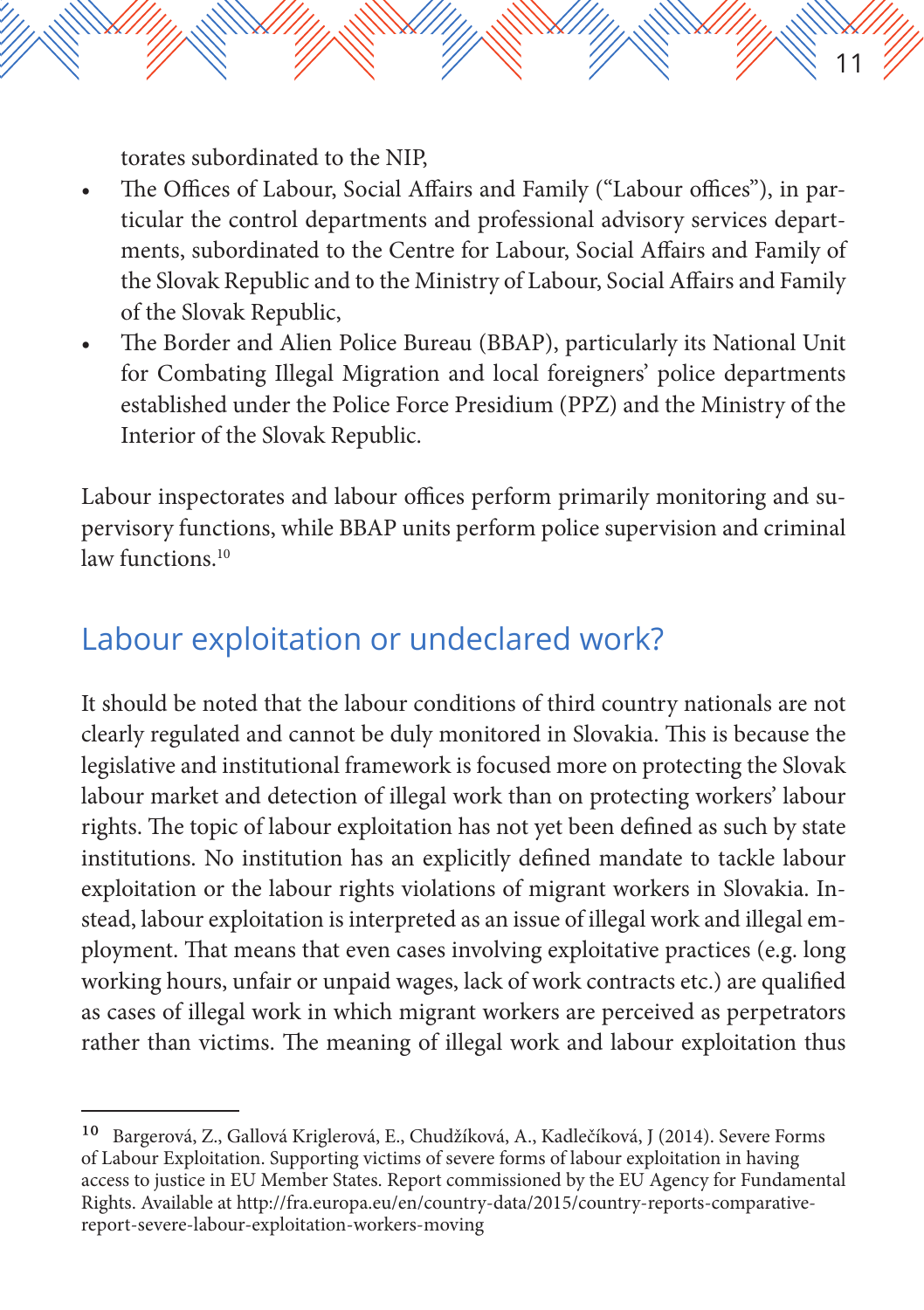12

Migrant workers without valid residence permits who are exposed during labour inspections are not viewed as potential victims of labour exploitation but primarily as illegal migrants, even though they may have worked under exploitative conditions. In other words, the foreign police examines the victims' residence status, and if it is irregular/undocumented, they launch deportation proceedings. Consequently, measures aimed at protecting workers are very seldom in their best interest.<sup>12</sup>

In October 2017, a major case showing this approach in Slovakia occured when 62 migrant workers from Ukraine (27), Serbia (23), Macedonia (8) and Bosnia and Hercegovina (4) were detained by the Foreign Police. They worked for and were found in a Korean company operating in the town of Šaľa as a subcontractor for several other companies producing electronics. The police received information from the Nitra Labour Inspectorate on illicit work in the said company.13 All workers were deported for residing unlawfully in the territory of the Slovak Republic.14 The reports said nothing about the conditions in which they worked. It was only mentioned that they had no contracts with the said company since they were employed by a temporary employment agency.

As ASTRA SOS Hotline stated in their press release on the case, labour exploitation and violation of the rights of migrant workers in Slovakia is not a new problem.

This NGO receives a large number of calls from Serbian workers coming to work in Slovakia: *"For the most part, these are manufacturing jobs in factories managed by big corporations - the manufacture and assembly of TV parts, the automobile industry and the food industry. Workers are recruited in different* 

 $11$  Ibid.

 $12$  Ibid.

<sup>13</sup> For more information please see www.facebook.com/spravy.rtvs/videos/1890694687858011/

<sup>14</sup> SME Daily (2017). Polícia vyhostila 62 cudzincov, na Slovensku boli nelegálne. 19 October 2017. Available at https://domov.sme.sk/c/20676175/policia-po-zasahu-vyhostila-62-cudzincovna-slovensku-boli-nelegalne.html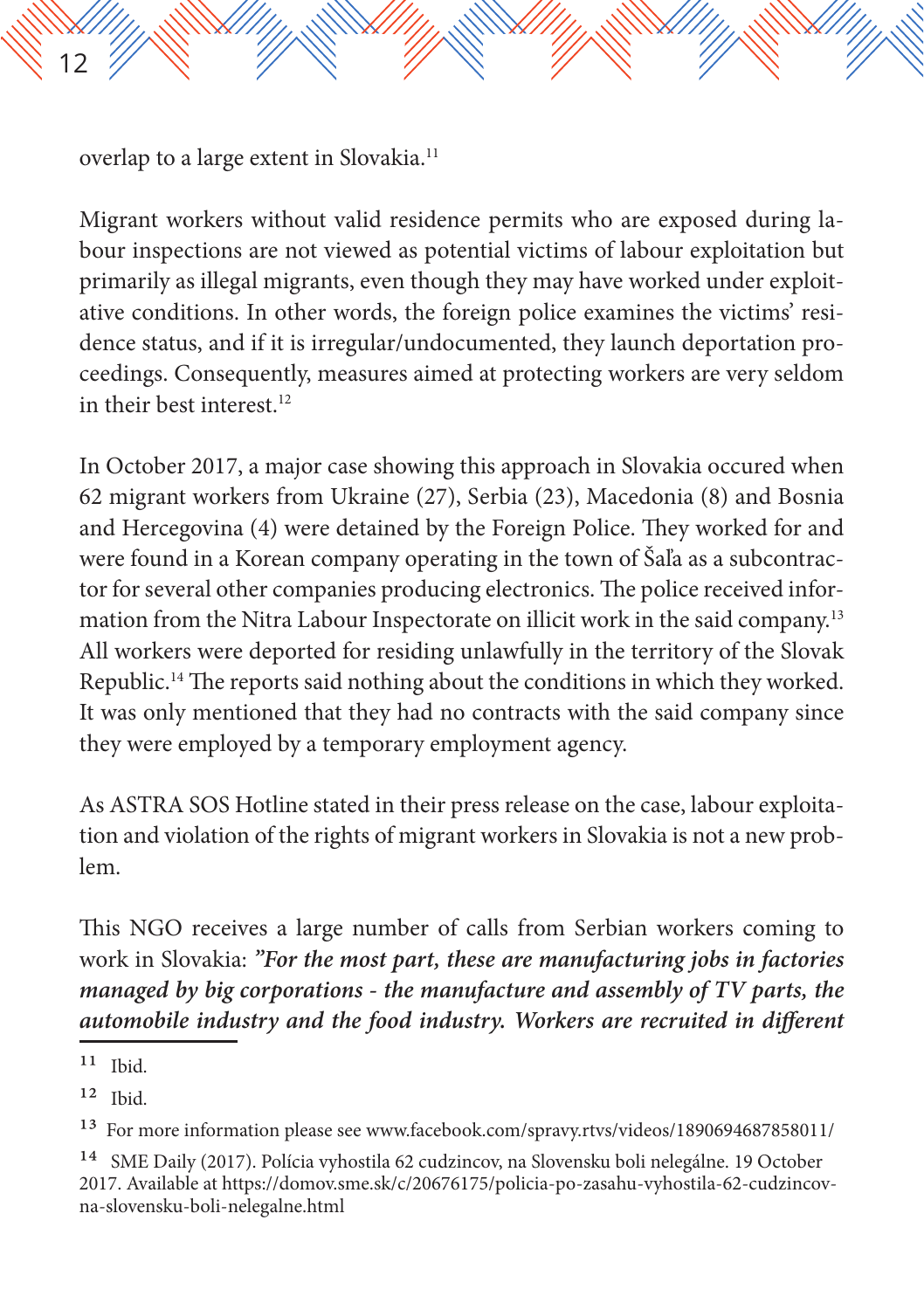*ways, but basically through advertisements published online, i.e. on Facebook or on various websites posted by individuals or agencies with or without a license for employment brokering from the [Serbian] Ministry of Labour, Employment, Veteran and Social Policy. (...) According to reports from workers who went to Slovakia, they usually work illegally - they do not have either an employment contract or a work permit. They have to work 12-14 hours a day and their wages – if paid at all - are far below what was promised and agreed. In the majority of cases, the workers are paid an amount of money that is sufficient only for their trip back to Serbia. The humiliation and punishment of workers by employers is far from rare."*<sup>15</sup>

13

ASTRA SOS Hotline contacted various relevant state agencies seeking remedies to the situation of Serbian workers in Slovakia, but the response rarely went beyond imposing fines or ordering non-licensed agencies to get a license. Failure to take specific measures is often justified by the fact that official reports from the workers do not exist and that there is no written evidence of workers' exploitation,16 which was also corroborated by our research into the situation of Ukrainian labour migrants.

*"If we can get hold of their documents, their labour contracts, we can check it [observance of their labour rights]. But if not, if they don't give them to us, there is no way for us to do that."* (representative of the labour inspectorate)

The only case in which migrant workers may be perceived as victims is in the case of human trafficking for the purpose of labour exploitation. It is also the only case in which the term 'labour exploitation' is usually used.<sup>17</sup>

<sup>15</sup> ASTRA SOS Hotline, Press release regarding detention of Serbian workers in the Slovak Republic, 19 October 2017.

<sup>16</sup> Ibid.

<sup>&</sup>lt;sup>17</sup> Bargerová, Z., Gallová Kriglerová, E., Chudžíková, A., Kadlečíková, J (2014). Severe Forms of Labour Exploitation. Supporting victims of severe forms of labour exploitation in having access to justice in EU Member States. Report commissioned by the EU Agency for Fundamental Rights. Available at http://fra.europa.eu/en/country-data/2015/country-reports-comparativereport-severe-labour-exploitation-workers-moving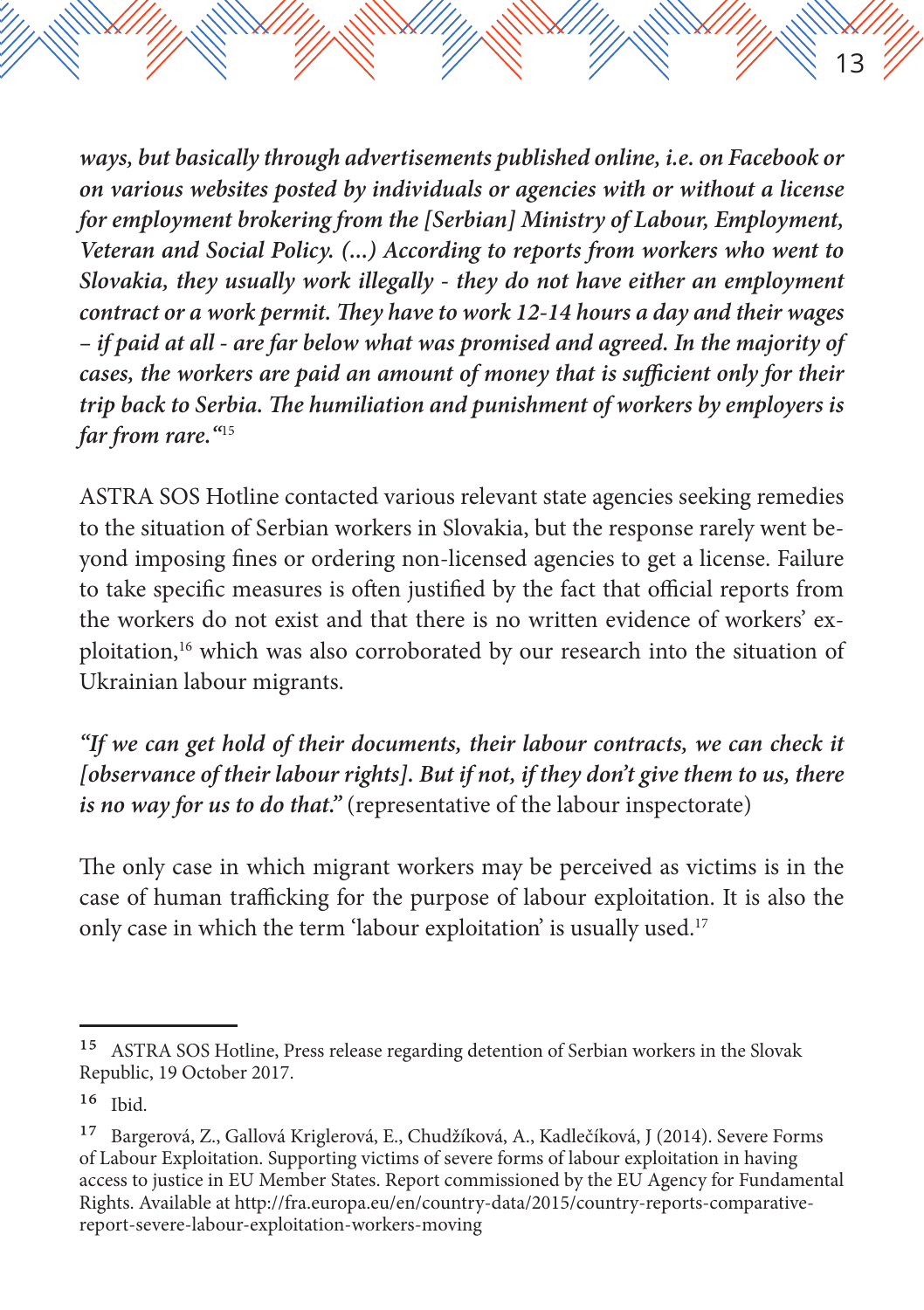A 2014 report from the EU Fundamental Rights Agency (FRA)18 revealed that stakeholders who claimed they had never encountered cases of the labour exploitation of migrant workers actually had encountered them, but it was considered illegal labour instead. They mentioned cases where there were signs of forced labour and labour exploitation, such as extremely long hours being worked for less than minimum wage or with wages withheld, migrants working for accommodation only, provided by the employer at non-residential premises, and lack of work contracts.

There is no precise legal definition of forced labour, labour exploitation, or particularly exploitative conditions in Slovakia. The only legal reference to exploitative working conditions is contained in Article 251a(2) of the Criminal Code.19 Exploitative working conditions here include work conditions based on discrimination, which are significantly disproportionate when compared to the working conditions of legally employed persons and which affect human health and security and are in conflict with human dignity. The provision is, again, focused on "unlawful employment". The problem with this definition lies in the distinction between "lawfully" and "unlawfully" employed persons, since exploitation may occur even in cases when migrant workers are employed lawfully (at least formally).20

The FRA research also revealed there was a dispute among stakeholders over voluntariness of work. Labour migrants who were not considered victims of human trafficking were considered voluntary. Stakeholders thought such migrants could always do something about their conditions (e.g. quit the job or find a new one), whereas victims of trafficking in human beings were seen as not having that chance. It seems that labour exploitation is not viewed so seriously because migrant workers' decision to continue working (even in exploitative conditions)

14

<sup>18</sup> Ibid.

<sup>19</sup> Act No. 300/2005 Coll. Criminal Code, Article 251a(c). Available at http://www. zakonypreludi.sk/zz/2005-300

<sup>&</sup>lt;sup>20</sup> Bargerová, Z., Gallová Kriglerová, E., Chudžíková, A., Kadlečíková, J (2014). Severe Forms of Labour Exploitation. Supporting victims of severe forms of labour exploitation in having access to justice in EU Member States. Report commissioned by the EU Agency for Fundamental Rights. Available at http://fra.europa.eu/en/country-data/2015/country-reports-comparativereport-severe-labour-exploitation-workers-moving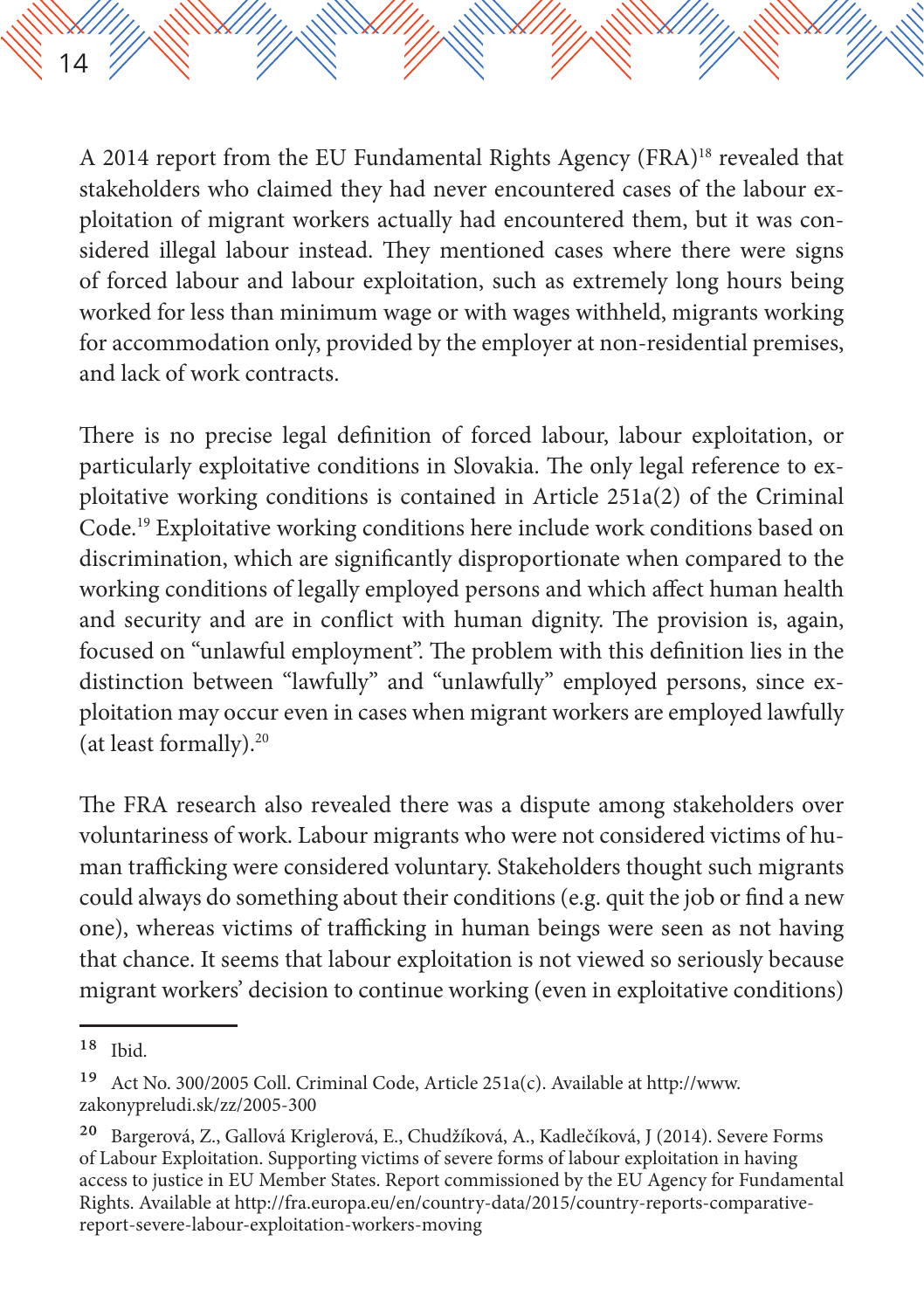is considered voluntary and a matter of free will.

*"We also have to scrutinise closely whether somebody is truly a victim of labour exploitation or not. For all we know – given [the income difference between the Slovaks and third country nationals] – you may think that a third country national is a victim of labour exploitation, but when you eventually meet him you are likely to find out that he is glad to be able to work here for the money he receives…" (focus group, interviewee representing law enforcement institution)21*

15

An interviewee in the present research saw financial remuneration as a driver, and perceived as voluntary the decision of Ukrainian labour migrants to endure even working conditions that are in conflict with labour legislation:

*"They [the working conditions] are not entirely in line with the law but they [Ukrainians] get more they they would get at home." (representative of the labour inspectorate)*

However, as the ILO Casebook of Court Decisions<sup>22</sup> says, employment may be deemed to take place in conditions contrary to human dignity regardless of the consent of the worker."23 This shows that the concept of negative protection is very strong in Slovakia, which means that the state (and its institutions in charge of protecting labour rights) assumes that it is the victims of labour exploitation who are the ones who should seek remedies to their situation. Such an interpretation of labour rights is problematic due to the vulnerability of migrant workers, which is caused by various factors.<sup>24</sup>

<sup>21</sup> Ibid, p. 21

<sup>22</sup> International Labour Organisation (2009). Forced Labour and Human Trafficking. Casebook of Court Decisions. Geneva: ILO. Available at www.ilo.org/wcmsp5/groups/public/---ed\_norm/- --declaration/documents/publication/wcms\_106143.pdf

<sup>&</sup>lt;sup>23</sup> Bargerová, Z., Gallová Kriglerová, E., Chudžíková, A., Kadlečíková, J (2014). Severe Forms of Labour Exploitation. Supporting victims of severe forms of labour exploitation in having access to justice in EU Member States. Report commissioned by the EU Agency for Fundamental Rights. Available at http://fra.europa.eu/en/country-data/2015/country-reports-comparativereport-severe-labour-exploitation-workers-moving

 $24$  Balch, A. (2012). Regulation and enforcement to tackle forced labour in the UK: a systematic response? York: Joseph Rowntree Foundation; and Berr (2008). Vulnerable Worker enforcement forum: final report and government conclusions. London: Department for Business, Enterprise and Regulatory Reform cited in Blažek, M. et al. (2013). Skúsenosti migrantov a migrantiek s násilím. Bratislava: IOM.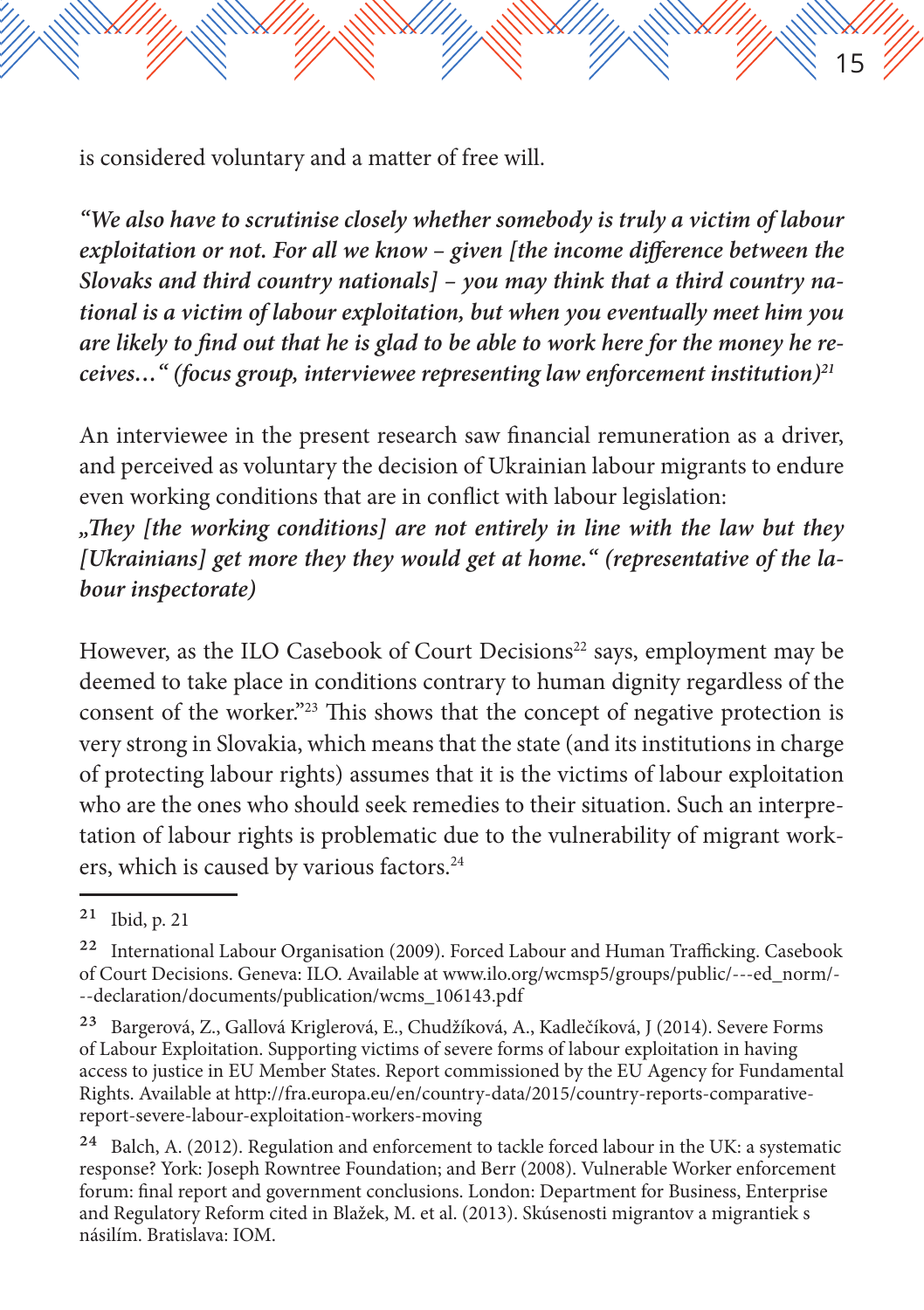Media attention was also recently attracted by a final judgement of the Slovak Supreme Court<sup>25</sup> acquitting a group which recruited Ukrainians to work in Slovakia in 2007-2009. The groups had initially been accused of trafficking in human beings. At least 340 Ukrainian workers had worked for less than minimum wage, mainly in the construction sector, transportation, warehouses or bakeries in Žilina and Bratislava, their working hours ranging from 300 to 400 hours a month. All the workers affected by this case were deported from Slovakia for unauthorized residence almost immediately after their identification.

16

According to a previous judgment by a Specialized Criminal Court (2014), in this case allegations of plotting a criminal enterprise, organizing forced labour or money laundering activities were not proved beyond doubt. *"Workers were informed in advance of the length of their working time, their wages, or even portions of their wages that were to be deducted. Moreover, they agreed to the terms of employment, and the vast majority of them stated in their statements they wanted to work as many hours as possible for better earnings. None of those interviewed said they could not move freely in the workplace or outside, or that their passports had been withheld, and even some of them left when they were dissatisfied with the conditions."26*

#### Factors in the vulnerability of migrant workers in Slovakia

Migration studies (e.g. ILO, 2004<sup>27</sup>) define certain labour migrants as particularly vulnerable to exploitation – mainly due to the socio-economic situation of migrant workers, who often hail from countries plagued by poverty and therefore are willing to work under severely exploitative labour conditions. A generally low education status and poor command of the local language are direct causes of migrant workers' poor legal awareness and their inability to defend

<sup>25</sup> Aktuality (2017). Kauzu zamestnávania Ukrajincov uzavreli ako prevádzačstvo 16 June 2017. Available at: www.aktuality.sk/clanok/496738/kauzu-zamestnavania-ukrajincov-uzavreli-akoprevadzacstvo/

<sup>&</sup>lt;sup>26</sup> Judgment of the Specialized Criminal Court in Banska Bystrica issued on March 11, 2014.

 $27$  International Labour Organisation (2004). Towards a fair deal for migrant workers in the global economy. Geneva: ILO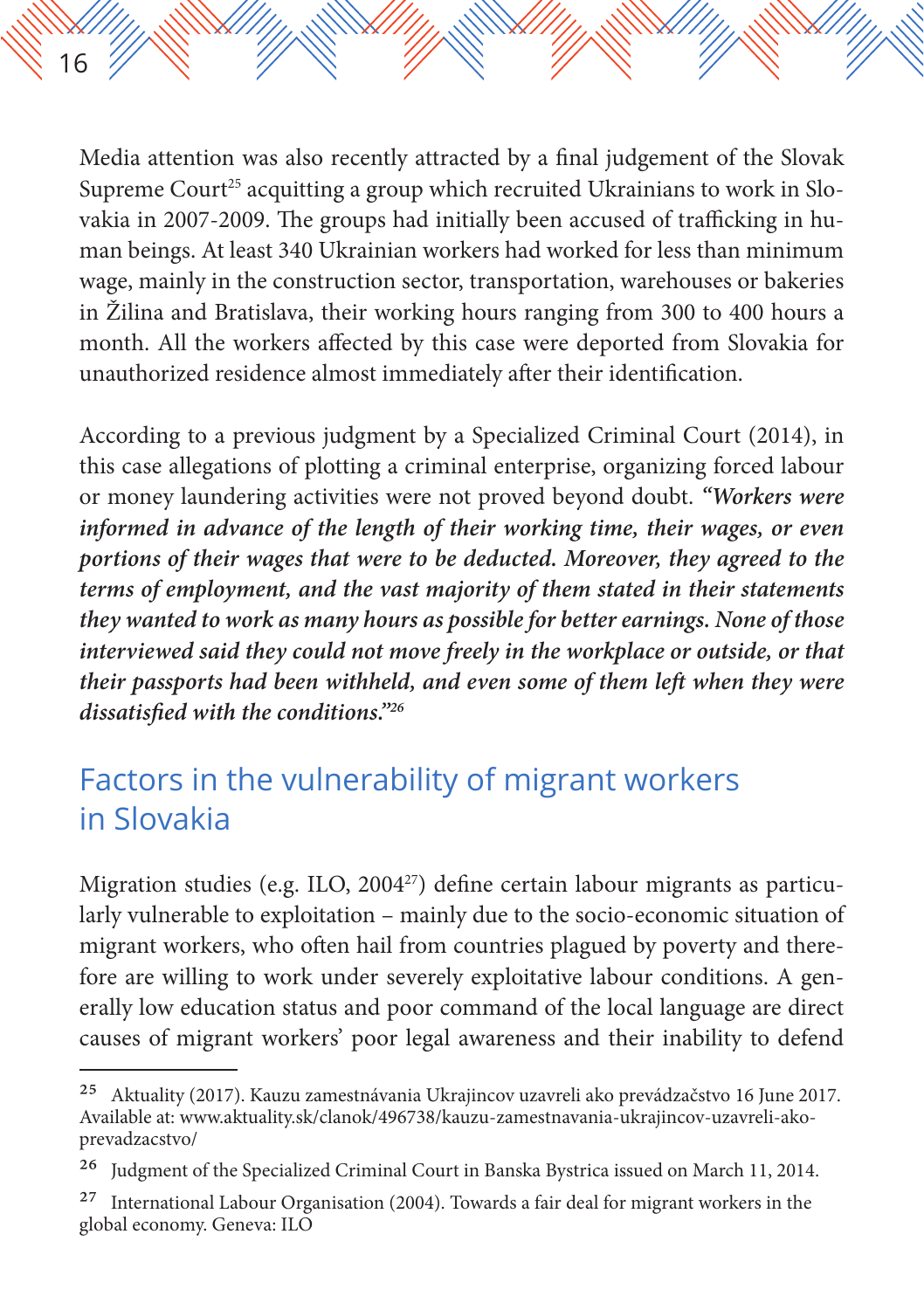their rights in the workplace.<sup>28</sup> However, it is not only labour migrants with low educational levels who are victims of labour rights violations. For instance, labour migrants from Ukraine often have completed higher education, but still are deemed the most vulnerable migrant group in Slovakia.<sup>29</sup>

17

Labour migrants from third countries are generally vulnerable due to their uncertain legal status - if they lose their job, they must find another in 60 days, $30$ otherwise their temporary residence permit becomes invalid and they are obliged to leave Slovakia.

In practice, this "protection period" is too short, because any new employer who wishes to employ a third country national must advertise the vacancy with the local labour office for at least 30 days (15 days in case of seasonal work) $31$  otherwise the change in employer will not be approved by the Foreign Police. Basically, only a very few days remain to actually find a new job.

But the key legislative risk factor is the absence of provisions classifying labour migrants whose labour rights have been violated as victims of crime, not only as witnesses or perpetrators.<sup>32</sup> As mentioned above, Slovak legislation contains no definition of forced labour or labour exploitation, and thus the very concept of "victimhood" is lacking in this regard. Consequently, employers exploiting labour migrants are literally given no criminal sanctions for doing so. Only fines for illegal employment can be imposed, while labour migrants whose work is found to be illegal (undocumented) face deportation and a ban on entry. As sug-

<sup>28</sup> Blažek, M. et al. (2013). Skúsenosti migrantov a migrantiek s násilím. Bratislava: IOM; and Bargerová, Z., Gallová Kriglerová, E., Chudžíková, A., Kadlečíková, J (2014). Severe Forms of Labour Exploitation. Supporting victims of severe forms of labour exploitation in having access to justice in EU Member States. Report commissioned by the EU Agency for Fundamental Rights. Available at http://fra.europa.eu/en/country-data/2015/country-reports-comparativereport-severe-labour-exploitation-workers-moving

<sup>29</sup> Blažek, M. et al. (2013). Skúsenosti migrantov a migrantiek s násilím. Bratislava: IOM

<sup>&</sup>lt;sup>30</sup> Recent legislation change in Article 36(3)(a) of Act on Residence of Foreigners, available at: www.slov-lex.sk/pravne-predpisy/SK/ZZ/2011/404/20170901.html

<sup>31</sup> Ibid.

<sup>32</sup> Blažek, M. et al. (2013). Skúsenosti migrantov a migrantiek s násilím. Bratislava: IOM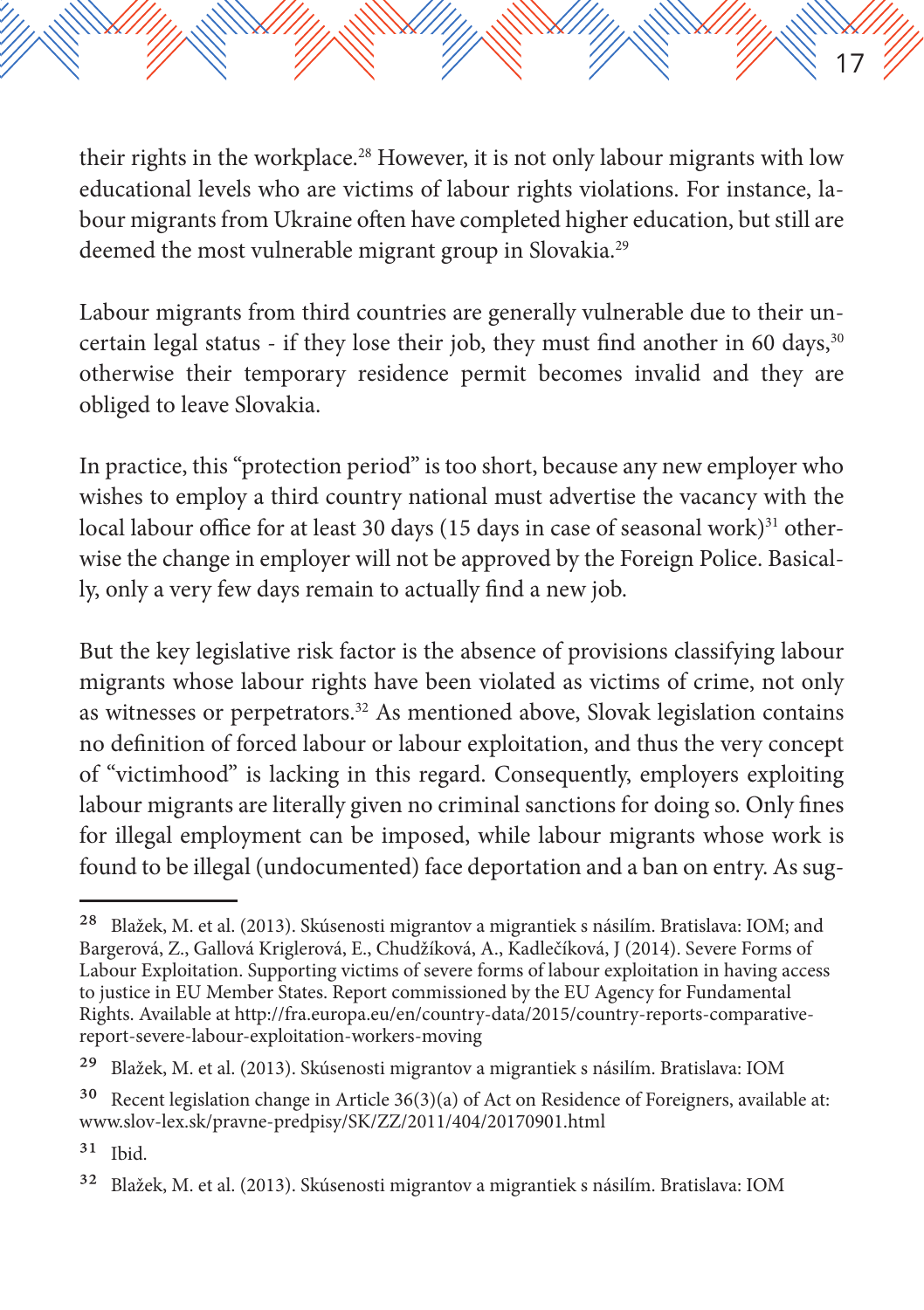gested below, employers often prefer to pay the fines - they still gain more from employing undocumented workers (due to low wages and the number of hours such workers put in) than they lose by paying an occasional fine.

### Ukrainians in Slovakia Statistical data and general overview

18

Ukrainians in Slovakia consist of two main communities – an autochthonous national minority and Ukrainian immigrants, including Ukrainians resettled from the Chernobyl area who are now also naturalized. In the 2011 census approximately 7000 Slovak citizens declared Ukrainian nationality. 4035 Ukrainians were granted Slovak citizenship between 1993 and 2014.

Up to 2014 the Czech community was the most numerous, but since 2015 Ukrainians have gained the lead. A significant role in the faster rate of growth of this community was played not only by the "Ukrainian crisis" in 2013 but also the termination of the Slovak-Ukrainian bilateral Treaty on mutual employment in 2008. Pursuant to this treaty (in force between 1998-2008) the number of Ukrainians who could be employed in Slovakia was very small. It was limited to a maximum of 200 persons per year, while a maximum of 300 Ukrainians could be employed as seasonal workers. If the job was related to executing business contracts between countries and their companies, the limit was 1,800 employees. However, the restriction was not in line with the needs of the Slovak labour market and could have resulted in higher numbers of Ukrainians living in Slovakia without a residence permit (their vulnerability could then also result in increased labour exploitation).

Since June 2017 a visa-free regime allows Ukrainians who have a biometric passport to stay and travel within the Schengen area for 90 days during a 180-day period, but the impact of this measure has not yet been reflected in practice.

The number of Ukrainian migrants is increasing continuously, as summarized in Table 2. However, in comparison with other EU countries, the numbers of Ukrainians in Slovakia are still very low. In 2015, 19.2% (499,992 first residence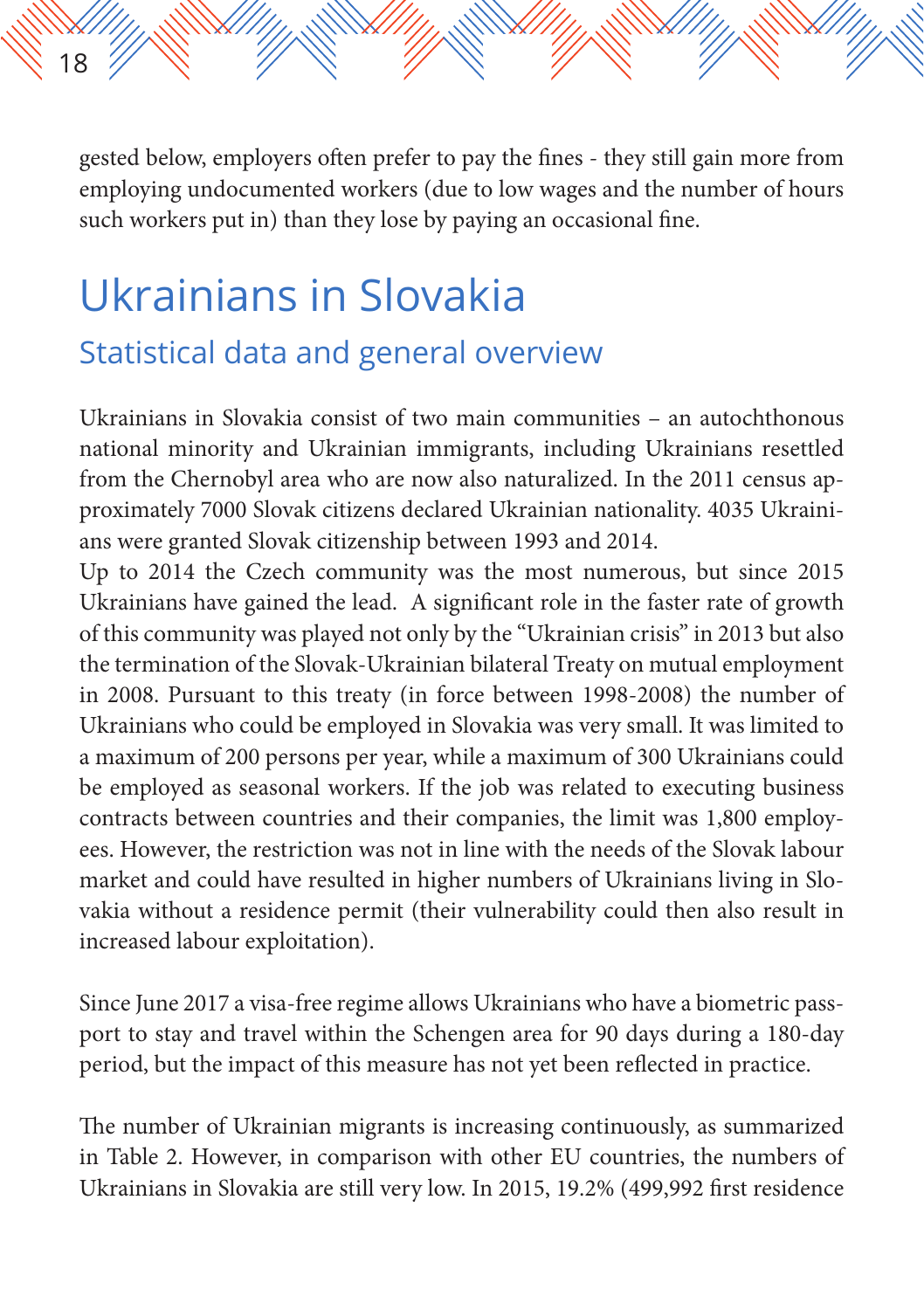permits) of newly-arriving immigrants to EU were citizens of Ukraine.<sup>33</sup> In Poland alone, 430,081 new residence permits were granted to Ukrainians in 2015.

19

*Table 2. Number of Ukrainian nationals with valid residence (as of 31 December)*

| Year                       | 2013  | 2014  | 2015   | 2016   | $2017*$   |
|----------------------------|-------|-------|--------|--------|-----------|
| Temporary residence        | 4,021 | 4,955 | 7,297  | 8,018  | 10,023    |
| Permanent residence        | 2,838 | 3,040 | 3,365  | 3,459  | 3,758     |
| <b>Tolerated residence</b> | 39    | 38    | 44     | 40     | 46        |
| Total number               | 6,898 | 8,033 | 10,706 | 11,517 | 13,827 34 |

\*As of 30 June 2017. Source: Bureau of Border and Alien Police

#### Employment statistics

Work is the dominant motivation of Ukrainian migrants throughout Europe, including in Slovakia, and this can be seen in the rising numbers of residence permits for the purpose of employment or business issued to Ukrainian nationals (see Table 3). A remarkable increase in residence permits granted to "Slovaks living abroad" (with the right to work) could also be observed from 2013 (despite the legislation change and tightening of this status in 2012).

<sup>33</sup> Residence permits statistics, Eurostat (2016). Available at: http://ec.europa.eu/eurostat/documents/2995521/7715617/3-27102016-BP-EN.pdf/ ca706fa0-14fc-4b71-a2e2-46b2b933f8f8

<sup>34</sup> In 2007, 10 years ago, only 3,833 Ukrainians were granted residence in Slovakia.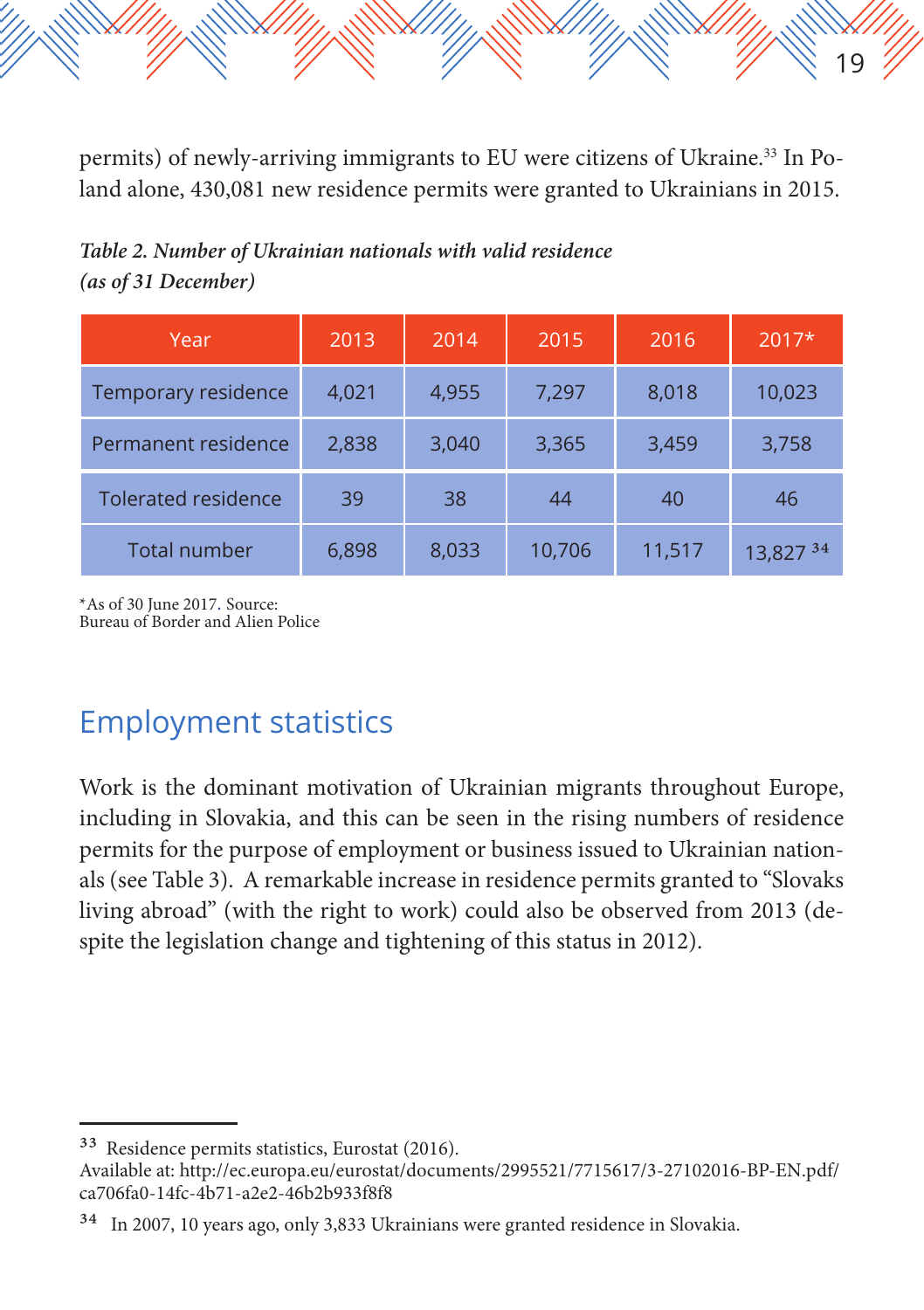*Table 3. Number of 3 main types of temporary residence permits issued to Ukrainians (as of 31 December)*

|                                           | 2013  | 2014  | 2015  | 2016  | 2017  |
|-------------------------------------------|-------|-------|-------|-------|-------|
| Temporary residence<br>for the purpose of |       |       |       |       |       |
| business                                  | 699   | 662   | 1,275 | 1,408 | 1,510 |
| employment                                | 645   | 399   | 644   | 923   | 1,041 |
| Slovak living abroad                      | 1,771 | 1,912 | 1,852 | 1,953 | N/A   |

\*As of August 2017

20

Source: Bureau of Border and Alien Police

The number of valid work permits and information cards<sup>35</sup> issued to Ukrainian nationals has grown almost threefold since 2014.

*Table 4. Number of valid work permits and information cards issued to Ukrainian nationals*

|                         | 2014 | 2015 | 2016 | $2017*$ |
|-------------------------|------|------|------|---------|
| Valid work permits      | 634  | 921  | 1388 | 1845    |
| Valid information cards | 348  | 541  | 869  | 1477    |

\*As of August 2017

Source: Central Office of Labour, Social Affairs and Family

According to official data gathered by Labour Offices, Ukrainian nationals were mostly employed through work permits in the transportation sector (677 work permits as of August 2017) and health care (404 residence permits as of August 2017). Information cards for Ukrainian nationals were most often associated with small businesses (161 information cards as of August 2017), building construction (107 information cards as of August 2017), restaurants (62 informa-

<sup>&</sup>lt;sup>35</sup> An information card is a mechanism by which employers notify their local labour office that they are hiring a foreigner who does not need a work permit.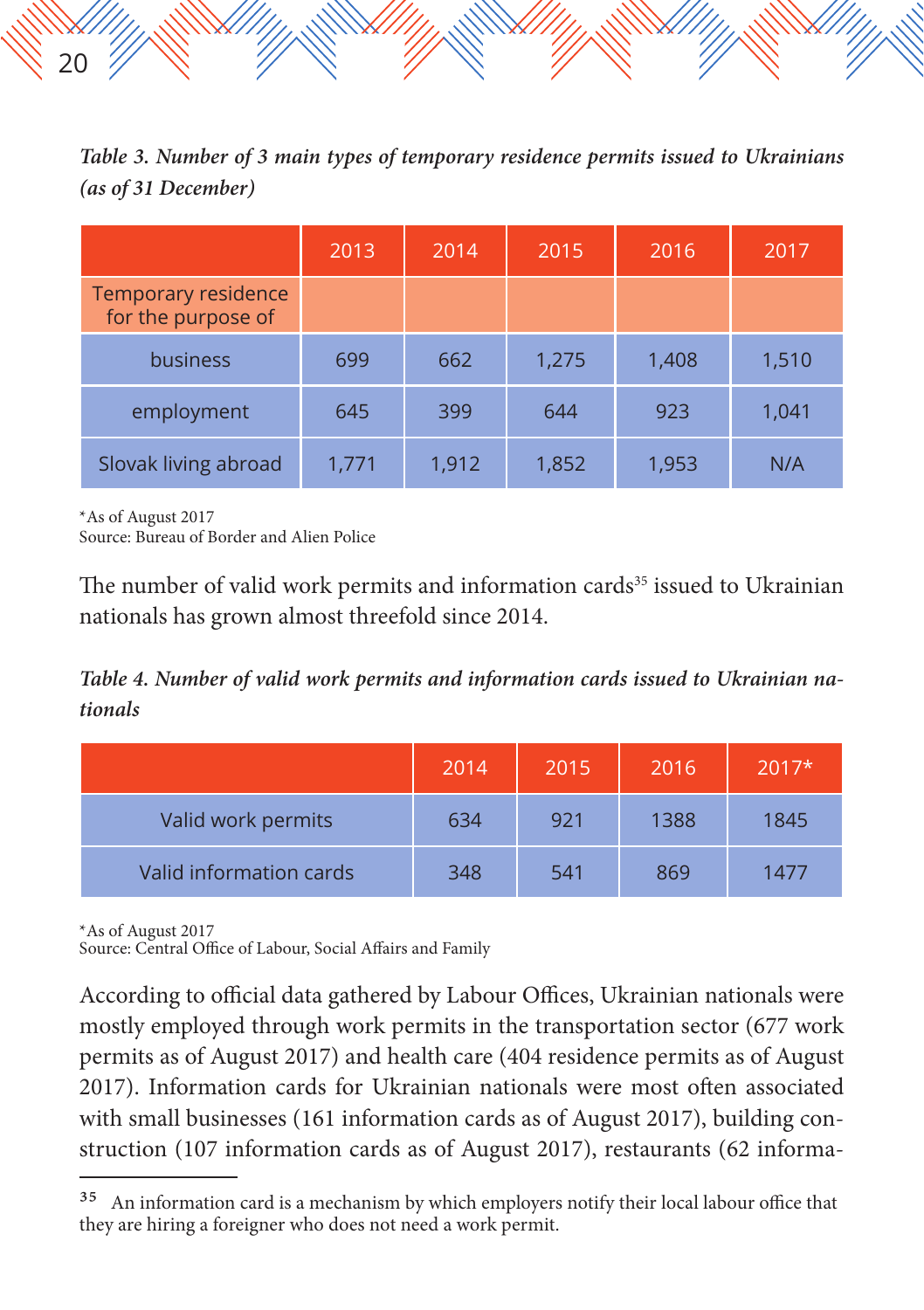tion cards as of August 2017) and health care (105 information cards as of August 2017).36

21

Ukrainian workers in low qualified jobs are usually 30-50 years old with high school education, and their motivation for coming is to improve their socio-economic situation, according to our interviewees. Earnings in Slovakia, even if the wages are lower in the case of Ukrainian workers, are still greater than in Ukraine. This motivates workers to endure exploitative conditions (see below). There is also a new trend emerging in Slovakia of young IT specialists from Ukraine coming to work for (not only) international corporations. They represent a generation with good language skills and social capital, and although they sometimes need assistance with the bureaucracy relating to taxes, social and health insurance they are usually quite independent, as our interviewees revealed.

### Coming to Slovakia37

#### Individual decisions to migrate

Generally, most Ukrainians come from the western regions of Ukraine and already understand Slovak quite well upon their arrival. Many of them come on their own, with some help from their friends and relatives. Several respondents stated that their decision to migrate was not influenced by any third persons except for their families. Instead, the choice to move was voluntary, informed and free.

#### Services of intermediaries

Even though (as mentioned above) Ukrainian migrants decide to come to Slovakia voluntarily, many of them use the services of informal intermediaries.<sup>38</sup>

<sup>36</sup> Information provided by the Central Office of Labour, Social Affairs and Family upon request.

<sup>&</sup>lt;sup>37</sup> The following sections draw mainly on the present research.

<sup>38</sup> Blažek, M. et al. (2013). Skúsenosti migrantov a migrantiek s násilím. Bratislava: IOM.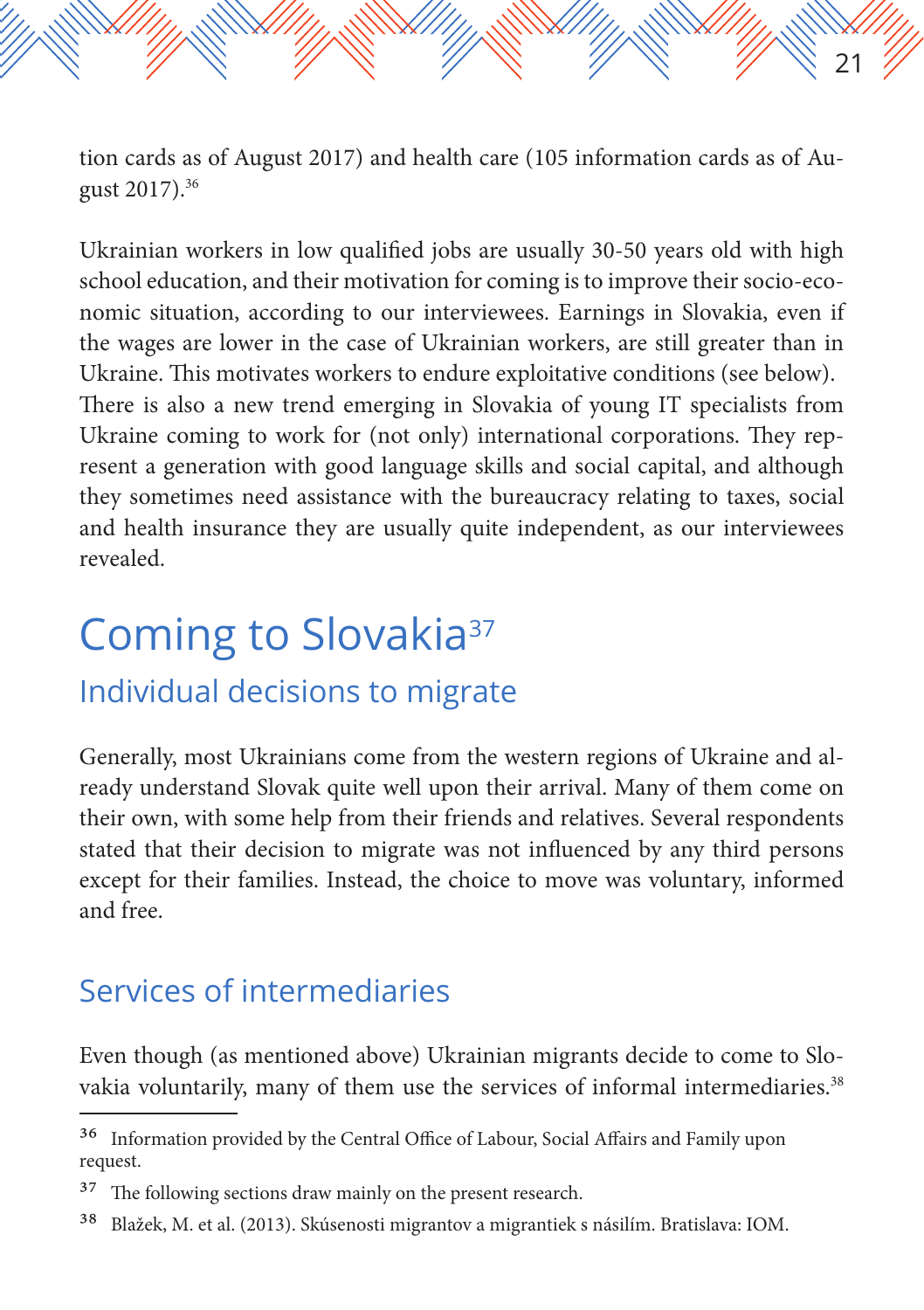According to one of our interviewees, the situation changed around a year ago when the need for foreign labour grew significantly, and employers started to look for workers outside the European Union. Ukraine was a natural choice due to its proximity and language similarity. Companies from various sectors, but often from the construction field or cleaning companies, started searching for options to hire groups of Ukrainians. On the other hand, companies able to recruit Ukrainian workers also emerged. This growth of informal services might be due to the lack of official policy responses that would have created a framework and viable ways for Ukrainians to come to Slovakia.

22

Our interviewee no. 1 had experiences with companies that operated legally; for instance a Slovak construction company would hire Ukrainian builders, arrange their transportation and even go to the border to pick them up and see to it that everything was all right with their entry into the country.

However, there are also other ways that intermediaries work, although the nature of intermediaries' work remains rather unclear. Some of our interviewees suggested these intermediaries were Ukrainian individuals with ties to Slovak employers, while some indicated they were companies who brought them to Slovakia and their relationship continued even after their "client" had been relocated and started working.

We could not identify all the possible forms of hiring or mechanisms with which intermediaries operate, nor could we explore in our interviews how chain companies operate. However, there are many different forms of operation that take place at the same time.

*"Well, I was given a phone number so I called him. He would give me a job and would do the paperwork. I had to pay 200 euros into a bank account. That was included in the price. And the rest that he paid out of his own pocket, some 1200 euros or so, we had to pay in installments later when we got here." (interviewee no. 3)*

Intermediaries often also operate as the employers of Ukrainian workers in Slovakia, i.e. they employ them (even though it is not always official employment)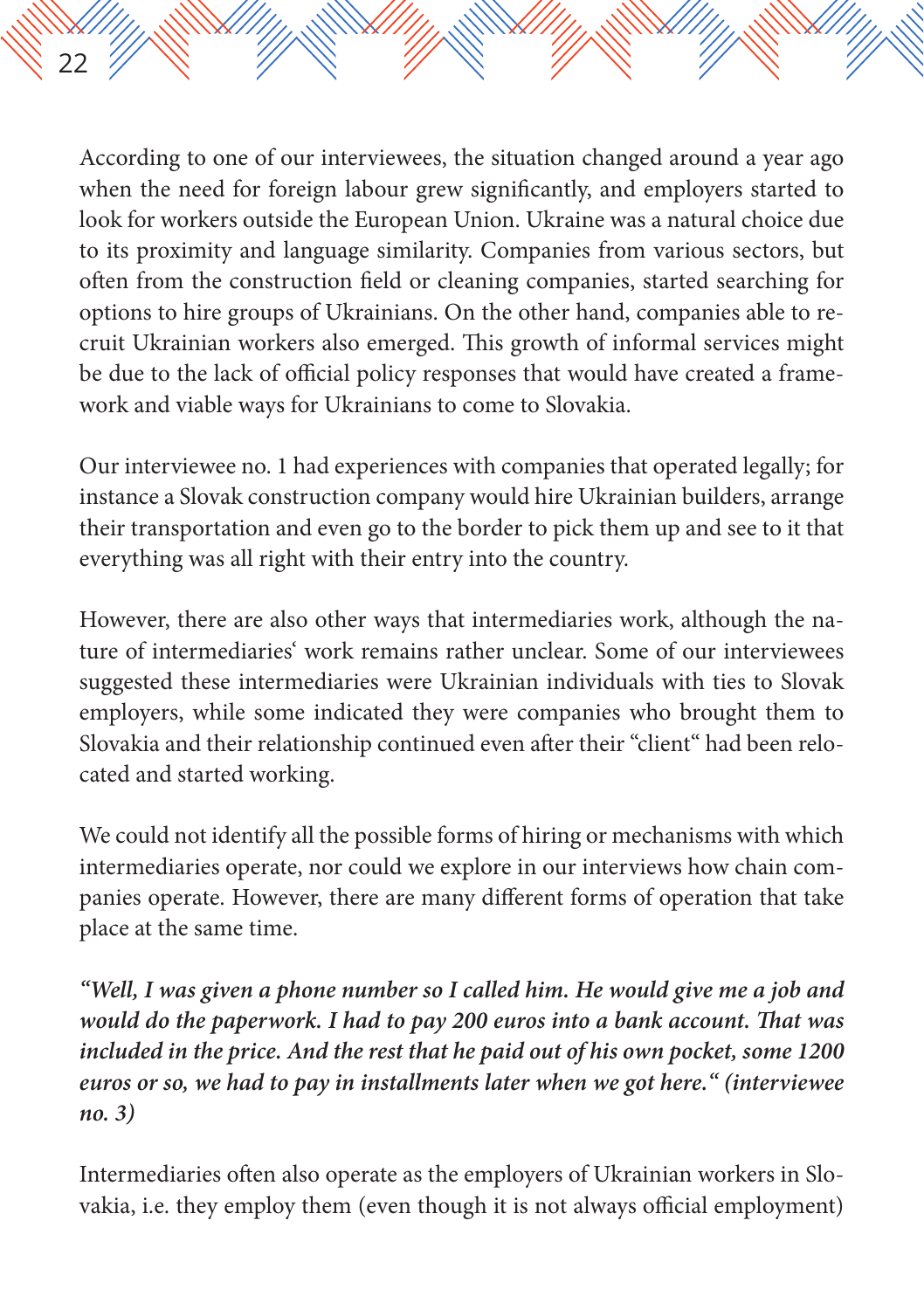and lease their work to other companies with whom the intermediary has a contract. This model applies to the cleaning sector, for instance.

23

However, Ukrainian workers do not have contracts with the intermediary. They receive cash payments and the intermediary keeps a significant proportion of their wages. We encountered cases when the salary of the cleaners was 4.50 euros, but they received 2 euros an hour and the intermediary kept 2.50 euros out of every person hour. The Ukrainian workers thus received less than half of what was actually paid for their work.

Ukrainians often come as organized groups to a specific workplace that is agreed beforehand. The real working conditions are then often different from what was agreed. However, their need for a job and income is often so strong they are willing to endure even exploitative working conditions (men in particular) and accept a job far below their qualifications.<sup>39</sup>

#### Use of Polish visas in the past

Our research revealed a few cases when Ukrainian workers came with Polish visas and started working as cleaners or other low qualified jobs. Although the mechanism that the intermediaries use (and how they persuade workers to apply for Polish visas) is not clear from the interviews and our interviewees could not explain the process, we are of the opinion that Polish visas sometimes represented the only way of entering the Schengen area lawfully, $40$  given that obtaining a Slovak temporary residence for low-qualified migrants was/is in practice very difficult.

Such action is, however, considered an abuse of the right or a serious violation of the law if the person starts working and is always punished if uncovered by labour inspection and the police:

*"I was trying to explain to them [cleaners who were looking to legalize their* 

<sup>39</sup> Ibid.

<sup>&</sup>lt;sup>40</sup> European Union approved visa-free travel for Ukrainian citizens with effect from June 2017.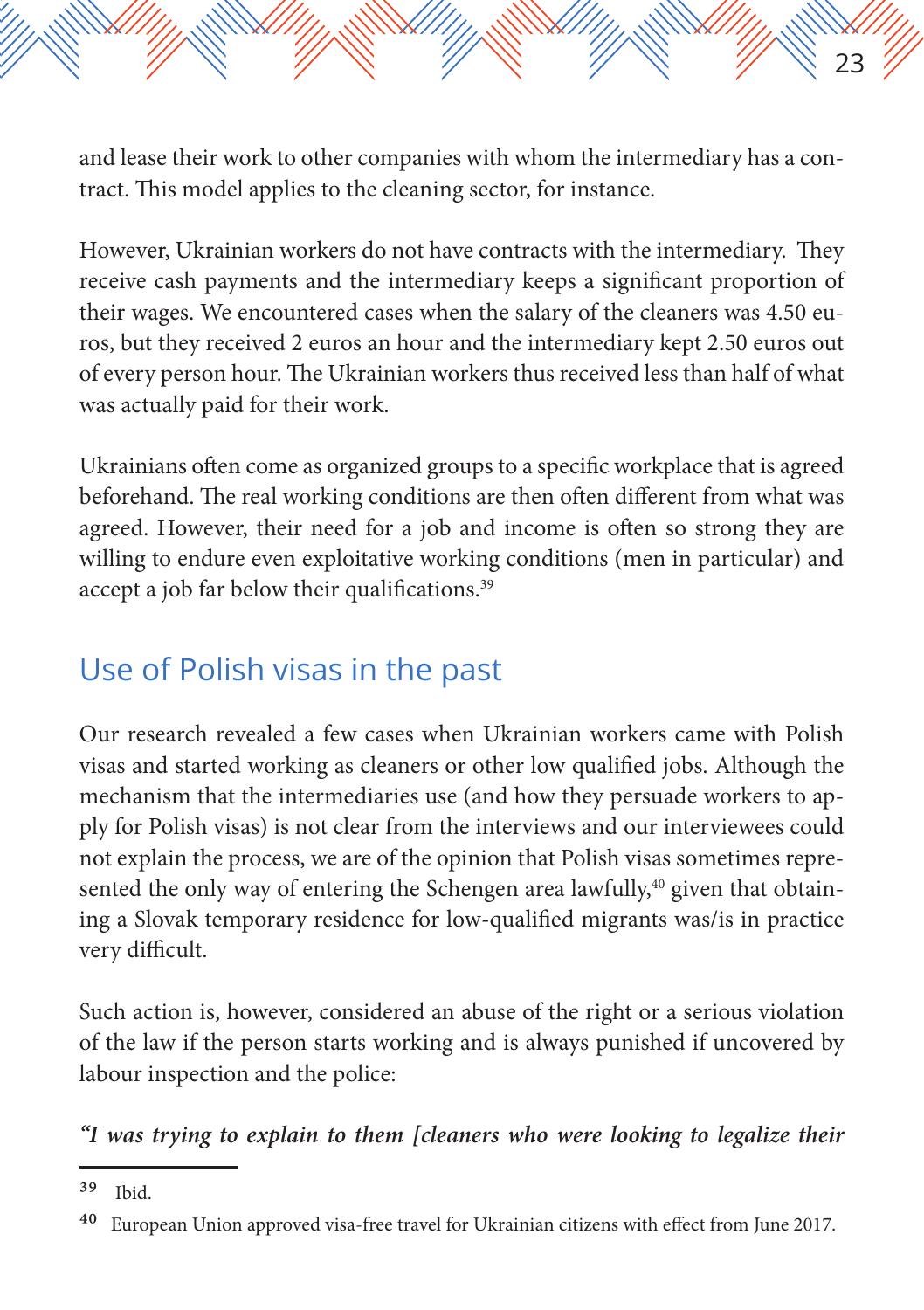*residence in Slovakia] they could not work if they only had D visas, the Polish ones. She only had a tourist visa. (…) One of them came through Poland, she got the national D visa as an employee in Poland. They were trying to put this right. They were scared something could happen to them, of course, a ban on entry, those are serious things." (interviewee No. 1)*

24

Migrant workers' fears are caused by the insecurity of their status (see below).

In comparison to other neigbouring countries a study on Ukrainian migration in European Union indicated that Poland was a special case. It has established 13 visa centres to improve "visa services". Ukrainians thus do not have to travel too far to apply for visas, and have easier access to application facilities. Obtaining a visa for Poland is facilitated by the Polish state. A representative of the Polish embassy in Kyiv stated unambiguously that they 'are interested in […] migrants from Ukraine, [...] migrants from Ukraine are really needed.<sup>'41</sup> With the introduction of the visa free regime, however, this practice ended in June 2017.

### Ukrainian workers' experience of labour rights violations

Given their strong motivation to earn as much money as possible, many labour migrants are "willing" to accept even undignified working and living conditions. This was also corroborated by several interviewees in our research when they expressed their satisfaction with their wages. It also corresponds to the findings of Thörnqvist and Bernhardsson, $42$  who argue that the concept of fairness is subjective. The research into the experiences of Polish construction workers posted in Sweden found that Polish workers would often accept that Swedish workers were better paid since they had to cope with Sweden's higher living costs.

<sup>41</sup> Vollmer, B. A. (2015). Ukrainian Migration and the European Union: Dynamics, Subjectivity, and Politics. London: Palgrave Macmillan.

<sup>&</sup>lt;sup>42</sup> Thörnqvist, Ch., Berhnardsson, S. (2015). Their own stories - how Polish construction workers posted to Sweden experience their job situation, or resistance versus life projetcs. Transfer, 21(1), 23-36.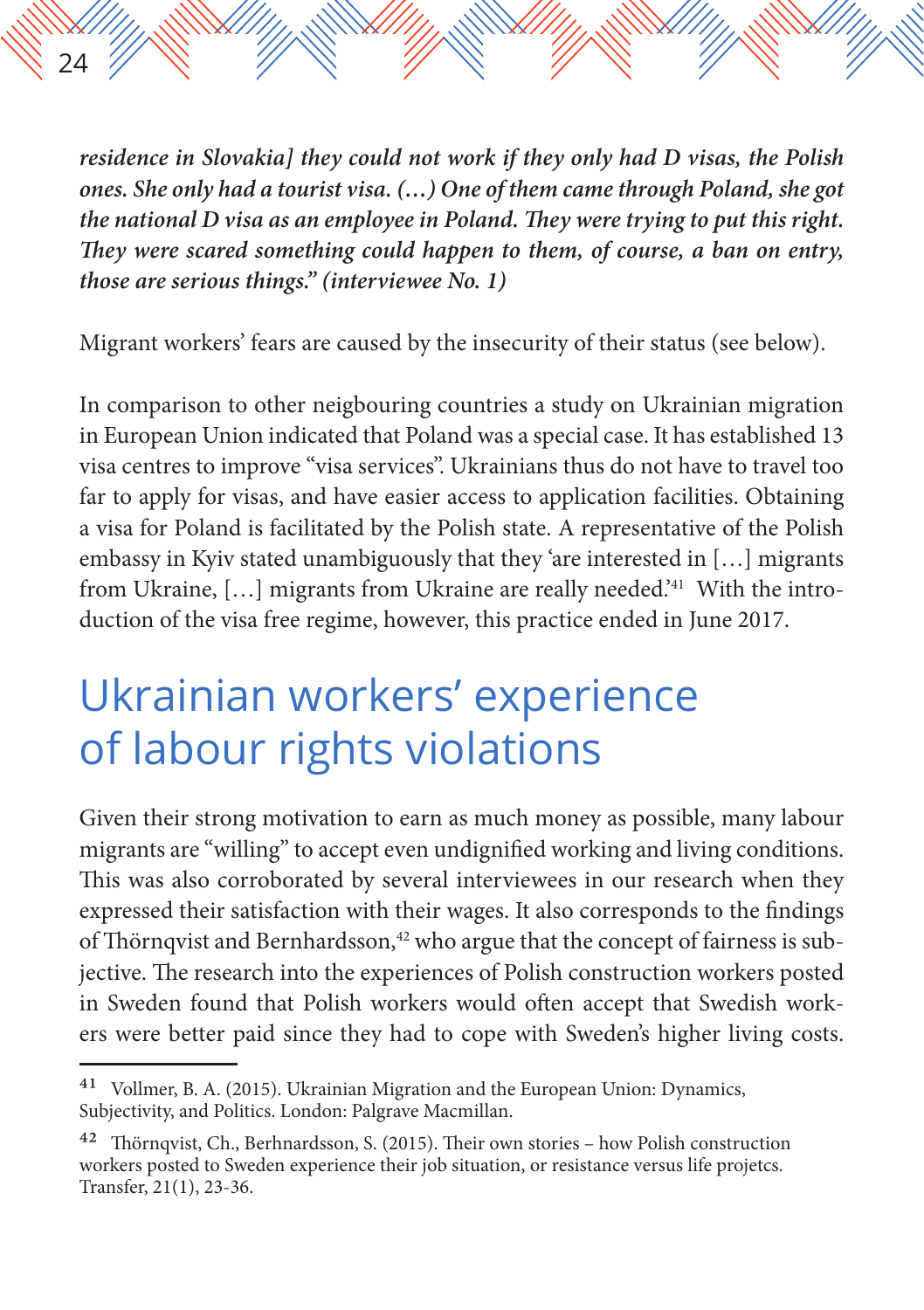This was due to the temporary nature of the Polish workers' stay in Sweden and their intention to only earn as much money as was needed to complete a life project back home (i.e. build a house, raise a family etc.)<sup>43</sup>. However, this does not change the fact that objectively such conditions are unjust, even if workers themselves are "willing" to temporarily endure them. Their earnings were relatively good only because they could work extremely long hours. The number of hours worked thus compensated for the low hourly wages (cca. 2 euros/hour in the capital).

25

IOM research revealed that almost 24 % of Ukrainian workers in Slovakia experienced forced labour and almost 44 % were at high risk of being exploited at work. Up to 20% received lower wages than agreed or did not receive any wages for more than two months, and 12.5 % experienced being "detained" at the workplace. Further experiences included being indepted to the employer, being threatened by the employer, receiving threats that they would be reported to the authorities and having their passport withheld. Labour migrants from Ukraine also reported the following experiences of labour rights violations:

- Not signing a Slovak version of the labour contract or its annexes (30.8% of men and 15.2 % of women)
- Not understanding the Slovak version of the labour contract or its annexes (29.2% of men and 24.2% of women)
- Being asked to perfom tasks in conflict with their labour contract (44.4% of men and 13.9 % of women)
- Wages below the legal minimum wage (3.7% of men and 2.9 % of women)
- Working more than 48 hours a week on average (82.1% of men and 47.2% of women)
- Injuries in the workplace (33.3% of men and 7.9 % of women)
- Not being allowed to have a day off or a sick day (37.0% of men and 16.2 % of women)<sup>44</sup>

Migrant workers from Ukraine are often employed in flexible manual labour

<sup>43</sup> Ibid.

<sup>44</sup> Ibid.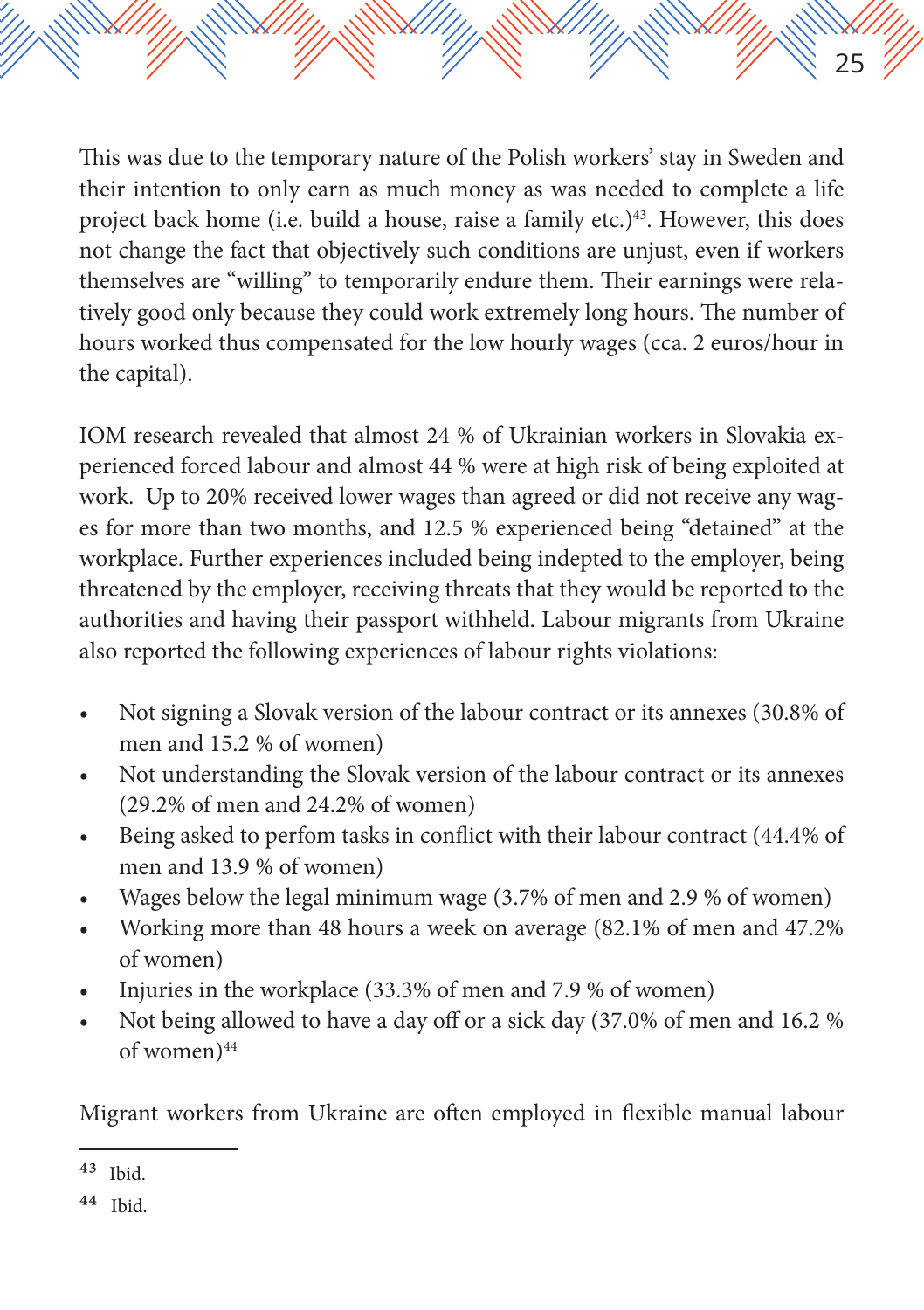sectors with low wages, such as construction (men), storage and restaurants. According to our research, Ukrainians (particularly women) are also often employed in the cleaning business, which is prone to labour rights violations. In the above-mentioned professions bogus employment may play a major role, which explains why there is such a big difference between the official data provided by Labour Offices and our research findings.

#### Role of intermediaries in employing Ukrainians

26

The FRA report revealed that the various recruitment and temp agencies play a rather negative role in the process of employing migrant workers as they reduce employers' immediate feeling of responsibility for their employees, divide legal capacity in a non-transparent way between them and the employers and make it very difficult for the blame to be pinned on the agencies for irregular or exploitative labour conditions.45 Intermediaries are able to secure the safe arrival of migrant workers in terms of the legality of their entrance and status. However, they do not guarantee that migrant workers' labour rights will be observed. As the IVO research revealed, migrant workers coming to Slovakia with the assistance of recruitment agencies complained about low wages and having to work too much for very little money.<sup>46</sup>

The extent to which recruitment agencies are active in labour migration from Ukraine to Slovakia is rather unclear. Half of our Ukrainian interviewees used intermediary services of some sort prior to coming to Slovakia. The interviewees, however, were quite reluctant to elaborate on this issue. It might have been the case that their relationship with the

<sup>45</sup> Bargerová, Z., Gallová Kriglerová, E., Chudžíková, A., Kadlečíková, J (2014). Severe Forms of Labour Exploitation. Supporting victims of severe forms of labour exploitation in having access to justice in EU Member States. Report commissioned by the EU Agency for Fundamental Rights. Available at http://fra.europa.eu/en/country-data/2015/country-reports-comparativereport-severe-labour-exploitation-workers-moving

<sup>46</sup> Filadelfiová, J., Gyárfášová, O., Sekulová, M., Hlinčíková, M. (2011). Migranti na slovenskom trhu práce: problémy a perspektívy. Ekonomické aspekty migrácie a integrácie migrantov. Bratislava: Inštitút pre verejné otázky.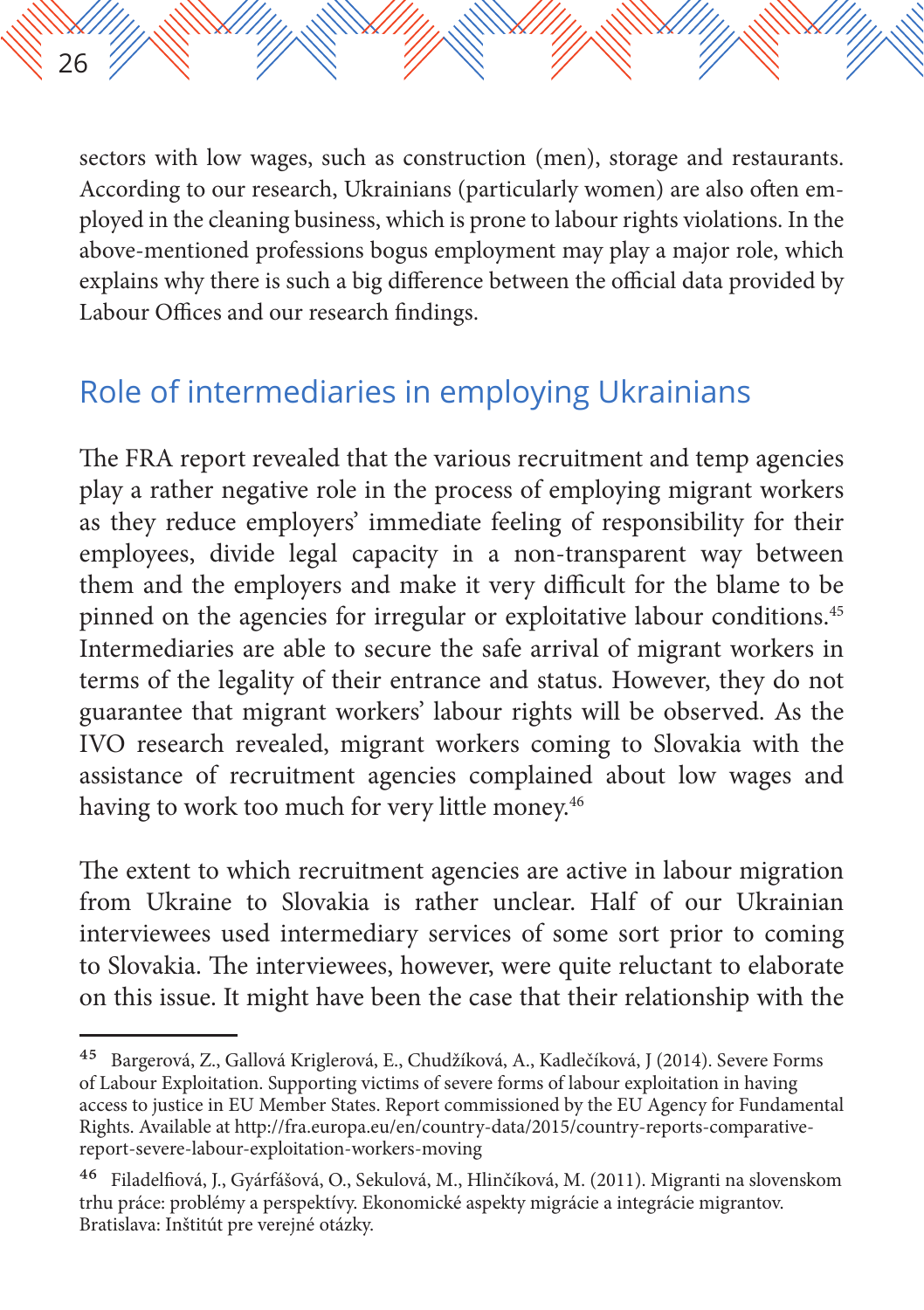intermediary was quite informal and had no standard rules, which would make it difficult to describe. Another option is that intermediaries do not do this job officially, and interviewees do not feel comfortable speaking out.

27

As mentioned above, it seems that for some Ukrainian workers, the recruitment agency/intermediary was then also their employer in Slovakia. Things then worked as if they were employed by a temporary employment agency, even though it is difficult to say whether the said intermediary was registered as a temp agency (most likely not). Migrant workers were often leased to other companies. For instance, they were sent to work as cleaners in hotels or in automotive factories. The intermediary/agency then kept a proportion of their hourly wages. Some of the interviewees described clearly irregular employment:

*I: "So ..he was your employer? Did he lease you out to other companies? You had a business licence and he worked with you in some way." R: "I don't even know how it was. I just know...he paid our rent, and... then he arranged for us to pay everything ourselves. But how they did it so that they didn't have to pay taxes and so on... It was that which got them caught." (interviewee No. 3)*

Temp agencies provide another way of recruiting labour migrants for Slovak employers, and it seems that this area of business is growing.

#### Legality of status

The legal status of Ukrainians working in low skilled professions was often unclear. The interviewees themselves could not (or were not willing to) to reveal details of their situations. Allegedly, some of them came to Slovakia on Polish visas which did not allow them to work. While working they were paid in cash. However, they were strongly motivated to put their residence status in order, which is why they sought assistance of a private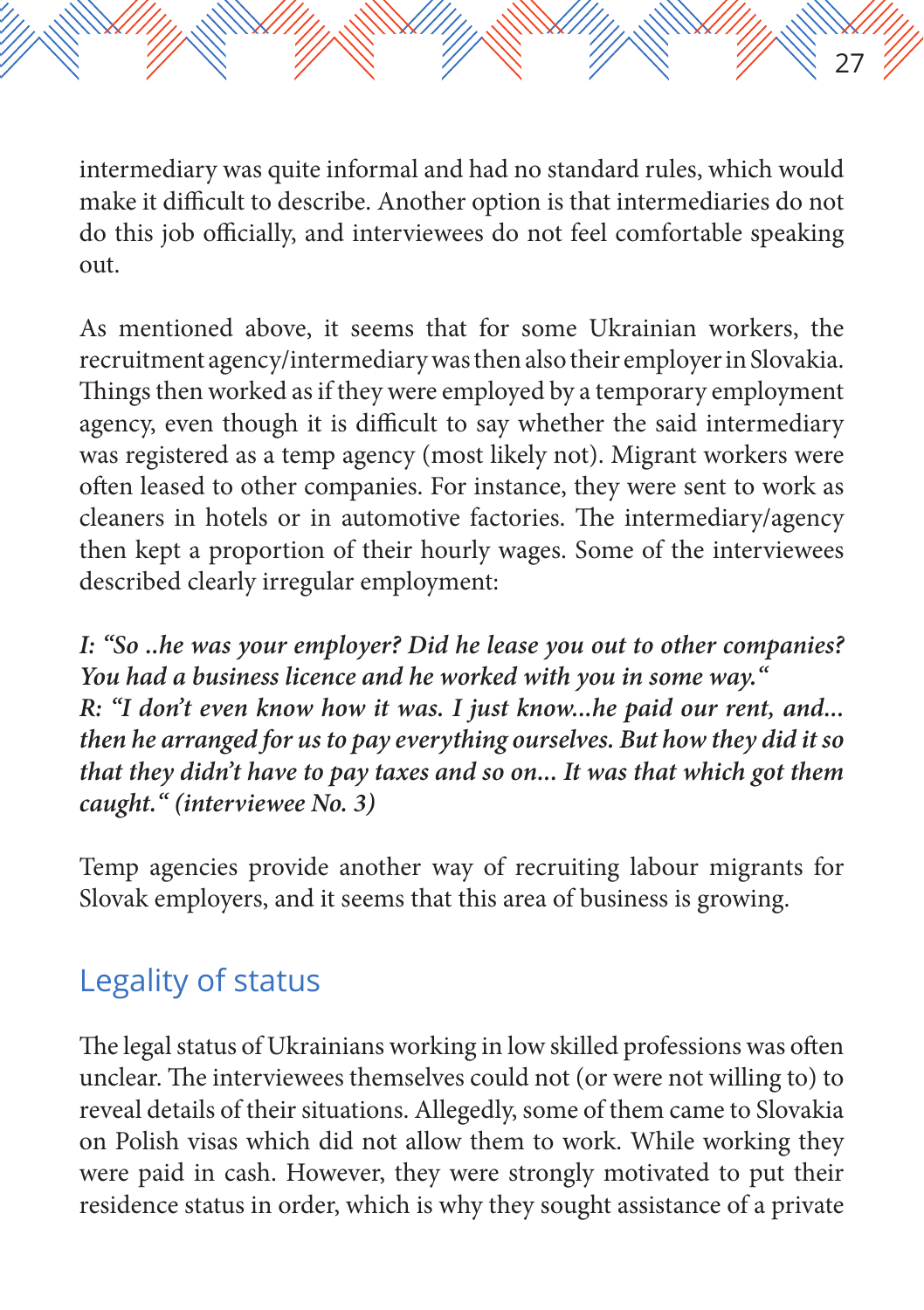The difficulties arising in such cases, however, involve the unwillingness of the employers to employ migrant workers properly, i.e. with a work contract, which would allow them to apply for a temporary residence permit for the purpose of employment. This would, however, involve a lot of bureaucracy and the employer would also be obliged to pay the employee's social security insurance.

According to some interviewees, "bogus employment" may play a significant role in hiring Ukrainian workers. Employers prefer it if the worker obtains a trade licence, but getting a temporary residence permit for the purpose of business is more difficult and not the correct approach. Such de facto "employees" are hired to perform jobs that would otherwise be done within a dependent employment relationship. Fewer labour rights are thus guaranteed. This practice is not in line with the Act on Residence of Foreigners and it can be understood as the violation of the law, with a direct impact on the involved third country national. It is hard to assess which sectors of the economy are most affected by this practice, but according to interviewees it affects the services sector (cleaning services) and construction work.

#### Remuneration

28

According to our research, Ukrainian migrant workers in low-qualified jobs often experience various violations of their labour rights in relation to the payment of wages, such as salary cuts or delays. This is particularly so if they are employed by an intermediary who leases their work to other companies. Often a "service" contract is concluded between the intermediary and the end company whereby an intermediary provides accommodation, transports workers to Slovakia, transports them to work each day, interprets the workplace instructions for them and provides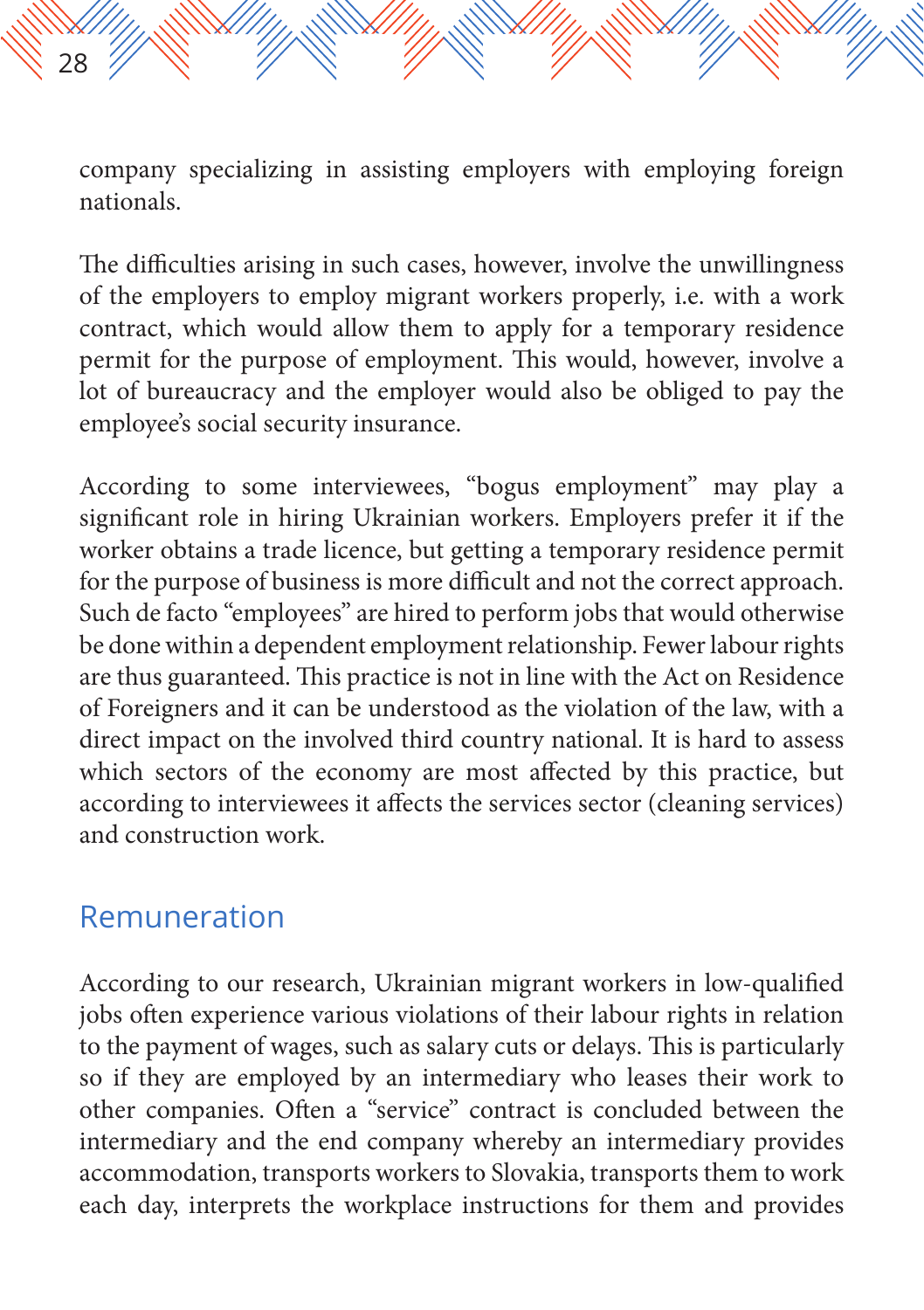basic assistance to workers. Wages in the form of remuneration for the services provided are sent to the intermediary, who then pays the salaries of the workers.

29

Based on our interviews it seems that Ukrainian workers often receive less than 50% of what is actually paid for their work by the hosting company.

*"He had a contract with the company that we worked for. They sent him money and then he gave us 2 euros. I don't know how much they sent him. We didn't know how much he had on us. But then the Foreign Police came, and our wages rose immediately. The company where we worked took us in and gave us 4.50 an hour straight away." (interviewee No. 3)*

The Ukrainian workers interviewed also indicated they were sometimes afraid they would not get their wages at all. This actually happened in several cases, for instance when a worker wanted to quit his job. The employer then did not pay him his final monthly wages, arguing that he did not do his job properly and threatening him with expulsion from Slovakia. Hourly wages of 2 euros were sometimes promised in advance by the intermediaries so that Ukrainian migrant workers knew what they would earn. Some of them learned years later that the employer (intermediary) did not pay their social security insurance, even though it had been agreed and the worker had given him money to cover it.

#### Long hours

Long working long hours were often mentioned by Ukrainian workers as being common practice. Some of the cleaners that took part in the research worked 12-15 hours a day. This applied mainly to those "employed" by the intermediary and leased to other companies. However, some of them seemed satisfied with this arrangement since it allowed them to earn more, even with low hourly wages. Whatever the reason, such a procedure is contrary to the Labour Code.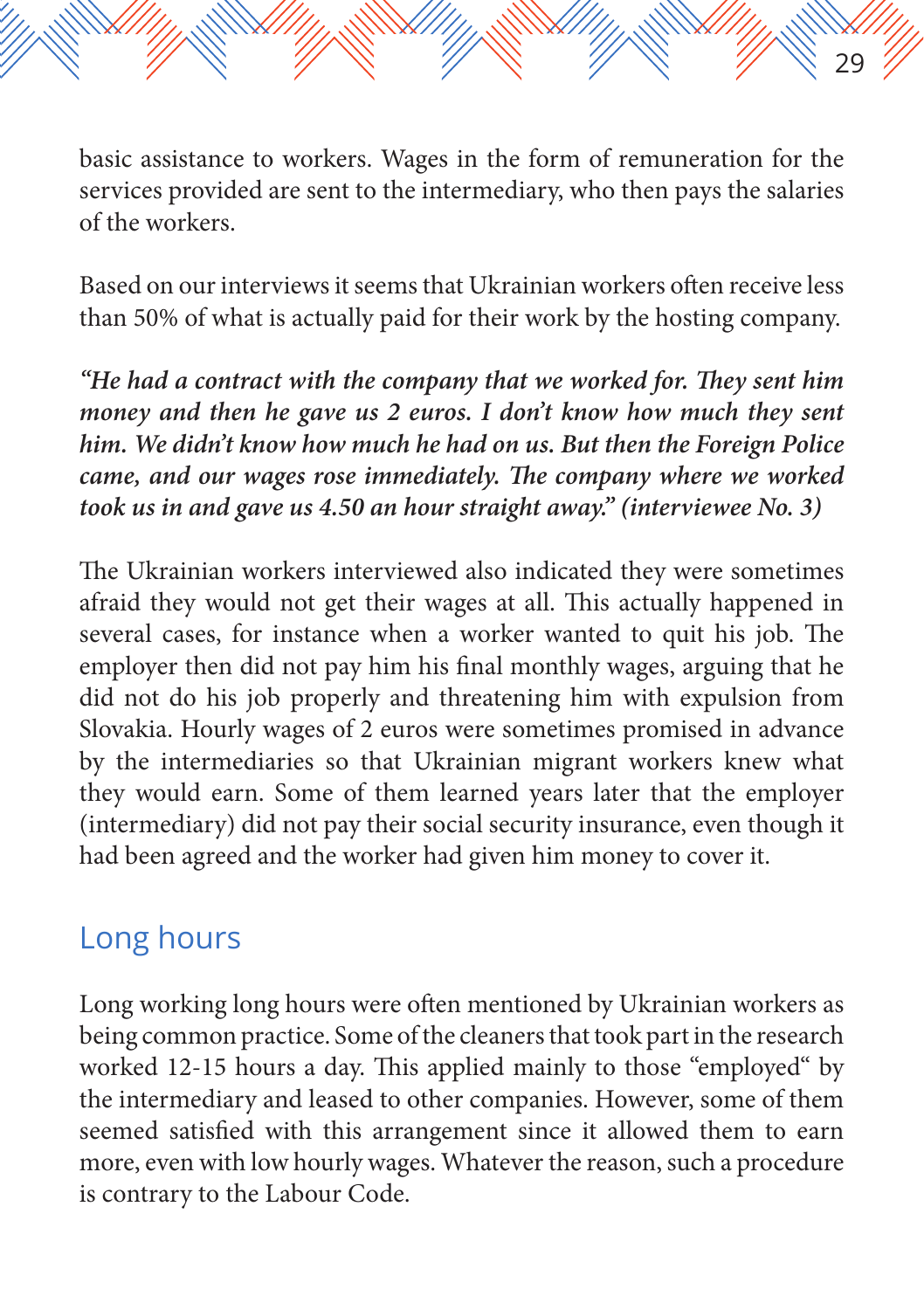*"Those cleaners worked more than eight hours a day, maybe 20. Well, some of them, I know that some of them did. They are being used. But Ukrainians don't mind longer hours that much. What they mind is the feeling of insecurity that something might happen, they might get in trouble. They would like to solve it by getting a business licence." (interviewee No. 1)*

One of the interviewees who worked as a cleaner revealed that she had worked 15-hour days even when she was pregnant. Her boss made it difficult for her to even take a day off to see a doctor. When she complained her boss threatened to call the criminal police, who would *"send her home."* (interviewee No. 3).

#### Seeking support

30

Very few (if any) migrant workers whose labour rights are violated report their situation to the authorities, e.g. police or labour inspectorates. One of the reasons is that they often lack basic knowledge of the country's life and institutions and have no idea who they can turn to for help.

*"Perhaps they don't even know what to do. It would certainly [help to] raise their awareness of what they can do about [their situation] and who they can turn to. If they are our clients, my colleagues always strive to help them. But if they are people without international [legal] protection and they are just illegal foreigners, or even legal ones, I believe they often don't know what to do.*" (interviewee representing law enforcement<sup>47</sup>)

<sup>47</sup> Bargerová, Z., Gallová Kriglerová, E., Chudžíková, A., Kadlečíková, J (2014). Severe Forms of Labour Exploitation. Supporting victims of severe forms of labour exploitation in having access to justice in EU Member States. Report commissioned by the EU Agency for Fundamental Rights. Available at http://fra.europa.eu/en/country-data/2015/country-reports-comparativereport-severe-labour-exploitation-workers-moving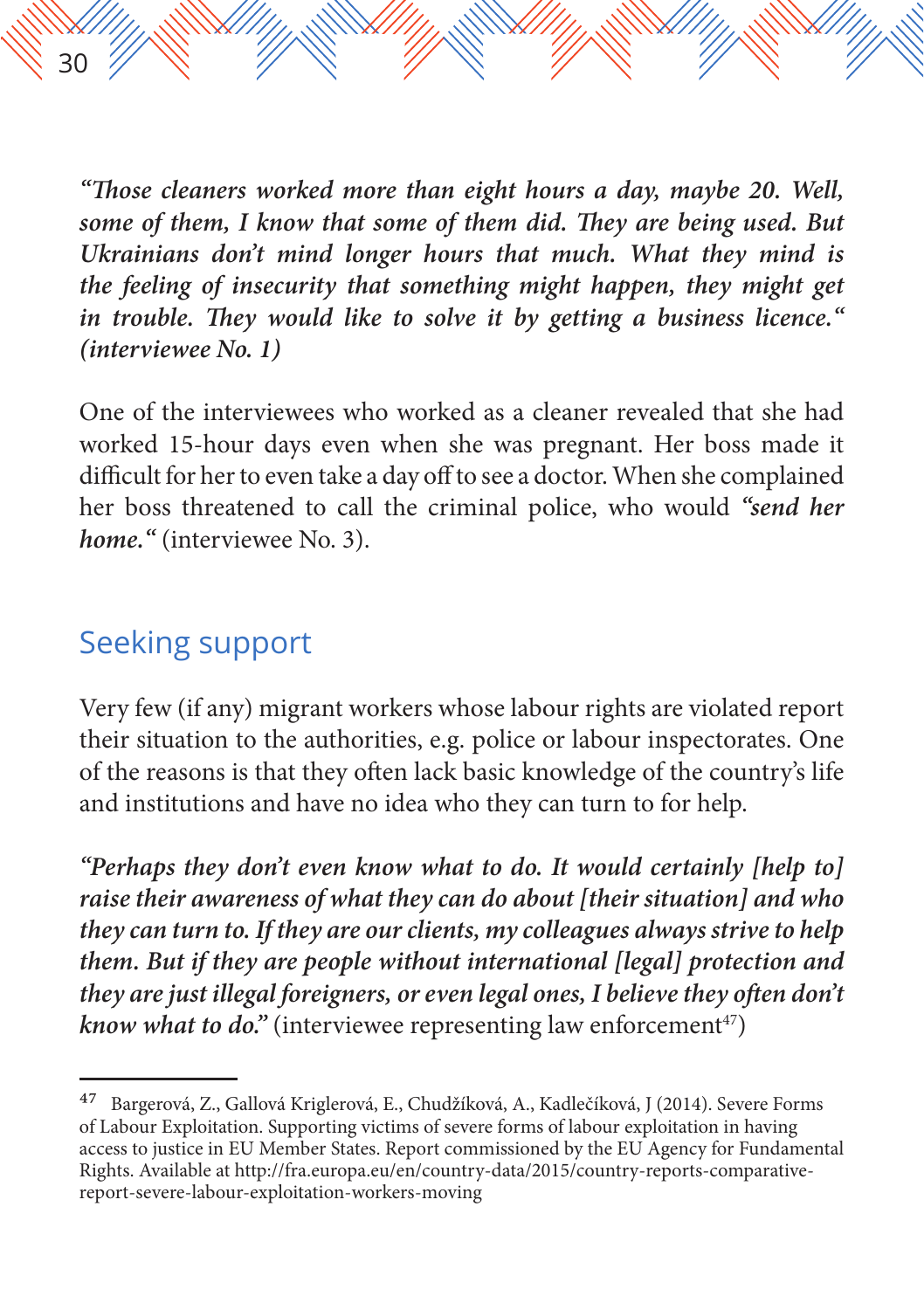Migrant workers seem to be reluctant to report labour rights violations and/or exploitation to law enforcement bodies, but this is a very natural response to the insecurity they face from the moment of their arrival in Slovakia. Migrants' lack of trust in the police, vulnerability and fear of expulsion is a significant factor. Most migrant workers do not know whether they can be recognized as victims of human trafficking or labour exploitation and in fact, such tolerated residence is very rarely granted in Slovakia. Moreover, many migrant workers who are identified as undeclared workers are deported from the Schengen area for a period of 1 to 5 years. $48$ 

31

Our research indicated that Ukrainian workers, particularly those in low qualified jobs, "do not want to complain" as long as they get their hours paid. Uncertainty about the legality of their status may prevent them from contacting the authorities. They would more likely contact a private company providing assistance with legalization of their status than a state authority.

*"They come to private companies like ours for information. Because they are afraid of the state institutions. They can never be sure that the state institution won't send them home or they will find out they were doing something wrong."* (interviewee No. 1)

Most interviewees did not know of the existence of the labour inspectorate, but would not contact it even if their rights at work had been severely violated. They reasoned that they did not trust state institutions as such. Even those who knew about labour inspectorates and labour offices chose not to contact them, even in cases when their rights were clearly violated.

#### *R: "I called one gentleman whom I knew from the time when the police caught our bosses, and I told him what my boss told me. And he said' you*

<sup>&</sup>lt;sup>48</sup> In 2011 a group of 29 Ukrainian women were employed through a subcontractor by a hospital in the centre of Bratislava. Because their work was undeclared, all of them were immediately deported and banned from entering the Schengen area for 5 years. Media article (2012) available at: www.noviny.sk/krimi/105814-takmer-30-ukrajiniek-upratovalo-nakramaroch-nacierno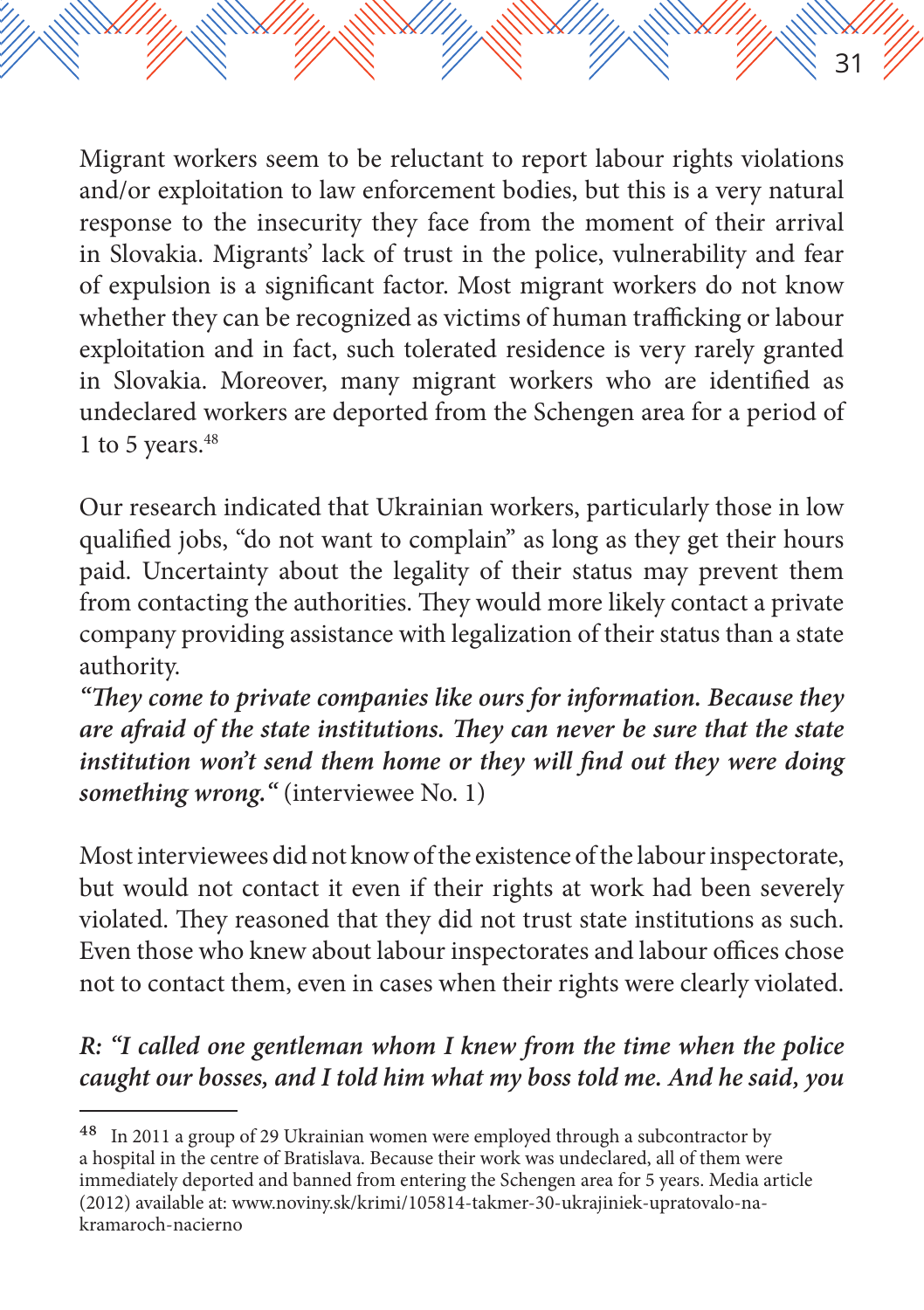*know what, go to the labour office and tell them they fired you when you were pregnant.' But, you know, I didn't want to have to stress over this any more, because..."* 

32

*I: "But the labour inspectorate ought to deal with this sort of thing. Did you think about contacting someone like that?"*

*R: "Well, I would have at that time, but it was right before Christmas, I just wanted to go home. They might want something from me,...and you know, the stress." (interviewee No. 3)*

The labour inspectorate itself would welcome if more migrant workers contacted it in cases where their labour rights have been violated, according to the interview. Currently, the inspectorate cannot investigate labour rights violations on its own initiative; the workers themselves need to provide them information and due documentation (e.g. work contracts if they exist). However, we are of the opinion that the capacity of the relevant state institutions to provide efficient help to individuals under the current circumstances is very limited:

*"I cannot prove that someone standing there is actually doing the job or how he got there. (...) And then documentation is hard to prove and communication with these people is difficult. (...) They should be getting at least minimum wage. But the employer either says they work less hours, even if they work officially. Or he pays cash. Our labour inspection law is limited by the provision that we act on the basis of documents submitted by the employer. So, if the employer submits a document saying that an employee works one hour a day, it doesn't make sense sometimes, it's illogical, but I can't prove he works more." (interviewee representing the labour inspectorate)*

As mentioned above, the current abilities of labour inspectorates to investigate labour rights violations are limited and, as the quote shows, this is because documents provided by the employers are the only source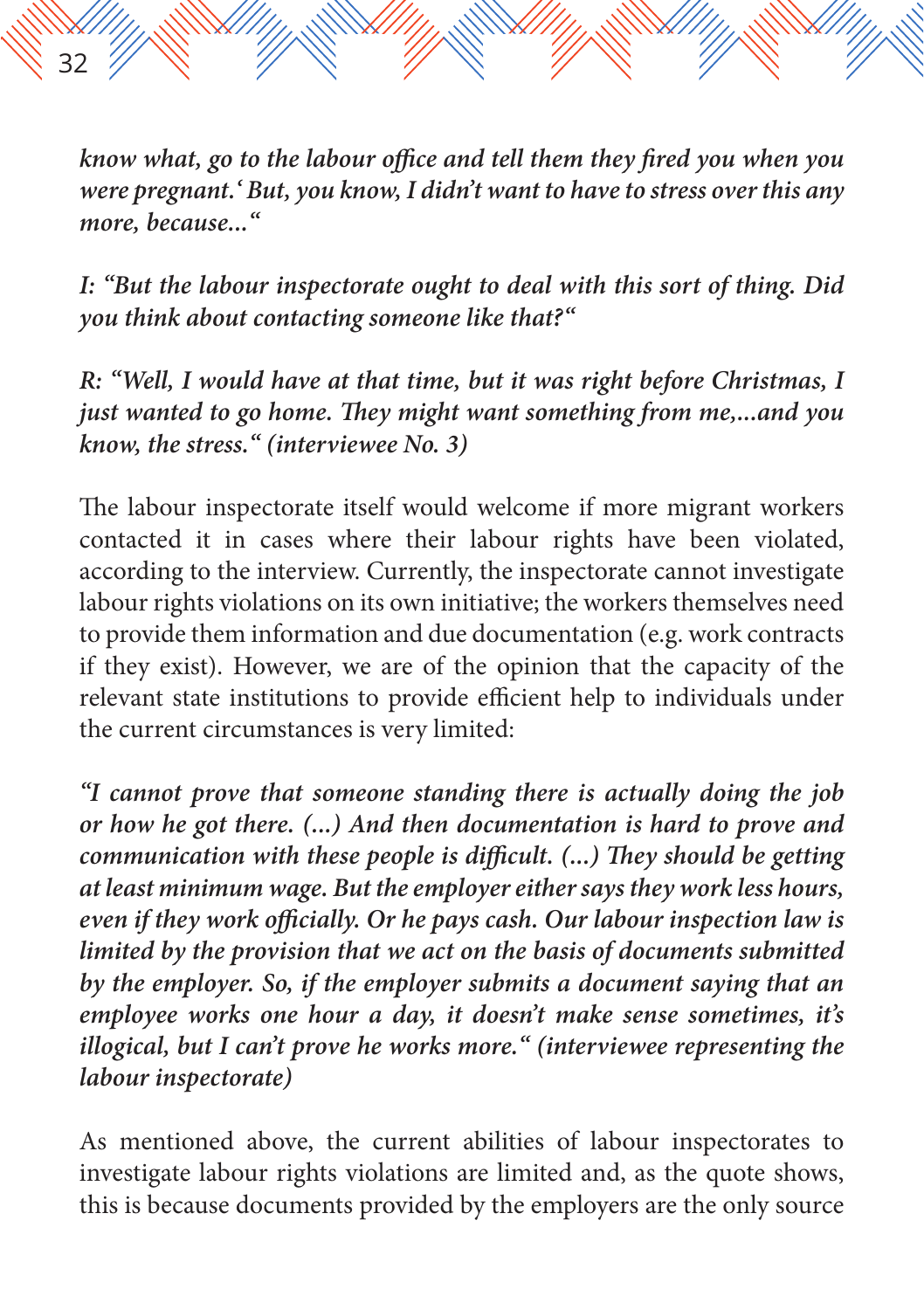of information they have. Without migrant workers coming forward and cooperating with labour inspectorates there is no other way to prove that labour contracts are often bogus. However, there is no system of protecting those migrant workers that might actually be willing to come forward and speak out against the employers who exploited them. If by doing so they would only face deportation and a ban on entry, then exploited migrant workers have actually nothing to gain from cooperating with the labour inspectorates.

33

The employer also has the option of paying a fine instead of submitting the documentation. Sometimes it is better for them to pay a fine of some 1000 euros than to deal with bureaucracy and potentially face worse repercussions. Having migrant workers themselves contacting the labour inspectorate would allow the labour inspectors access to more information about the nature of the work performed, which would enable them to carry out a thorough investigation of the situation. As indicated by an interviewee representing a labour inspectorate, Ukrainian (and other) migrant workers most likely do not have enough information on where to seek help. However, it seems that migrant workers are on their own if they wish to protect their labour rights (see more on negative protection above).

Despite the size of the community, Ukrainian migrants in Slovakia are not organized in formal communities or civic associations. Problematic labour situations are usually dealt with through personal networks or networks of expatriates (with the use of social media, for instance) or intermediaries.

# Recommendations

#### Legislation and practice

The concept of labour exploitation should be defined in legislation, along with measures to protect victims, and applied in practice. Their rights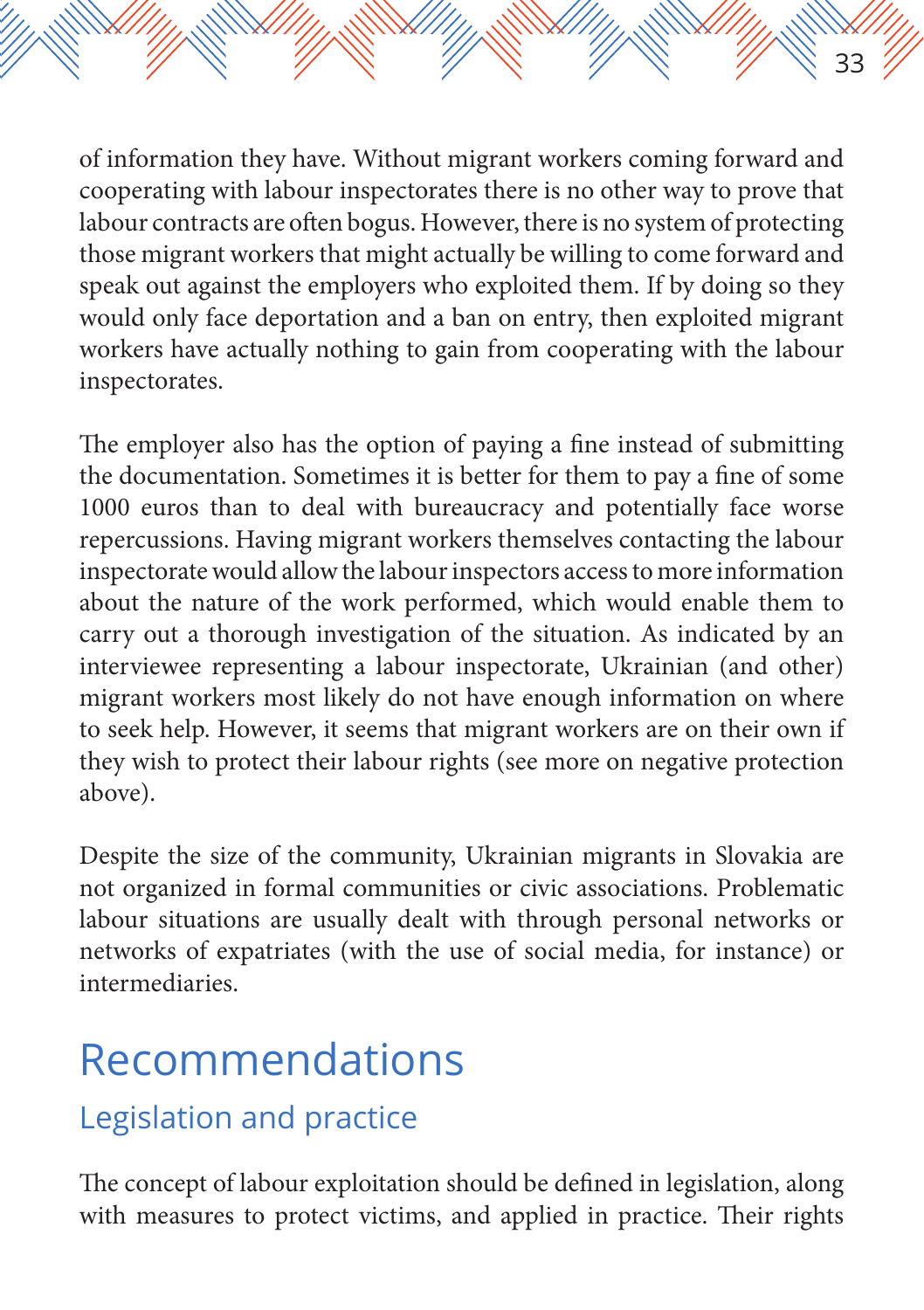as victims and the extent of available support should also be clearly defined. This should apply to those working both legally and illegally – the critical indicator should be the exploitative nature of their work. In addition, exploitative working conditions should also be defined so as to avoid any confusion over (in)voluntariness. It is likely that such measures may encourage victims of labour exploitation to come forward and report the malpractice. Currently, there are no low-threshold forms of support provided to migrant workers whose labour rights have been violated or who have been exploited at work. However, this needs to go hand in hand with greater awareness among migrant workers of support resources, i.e. which organisations can provide them with support and under what conditions. According to the labour inspectorate's representative, one reason why migrant workers do not contact them is the lack of information. One way of spreading information would be greater cooperation between migrant communities (e.g. cultural mediators) and public authorities. This might also increase trust of migrant workers in public authorities, since lack of trust is one of the factors preventing them from reporting cases of labour rights violations.

#### Inspections

34

As we were able to observe during our research and from our previous work in Slovakia, state institutions and the police pay insufficient attention to the protection of victims. The linguistic skills of inspectors operating in the field are not sufficient, nor are instruments for identifying the victims of exploitation and assessing the situation. Inspections carried out by labour inspectorates usually cause panic among migrant workers at the workplace, and it is hard to imagine inspectors being able to provide information to workers during the inspection regarding workers' right to file a complaint or their right to make a claim for outstanding wages.

Any information on rights and obligations provided to the migrant workers should be in writing, in a language they understand at an appropriate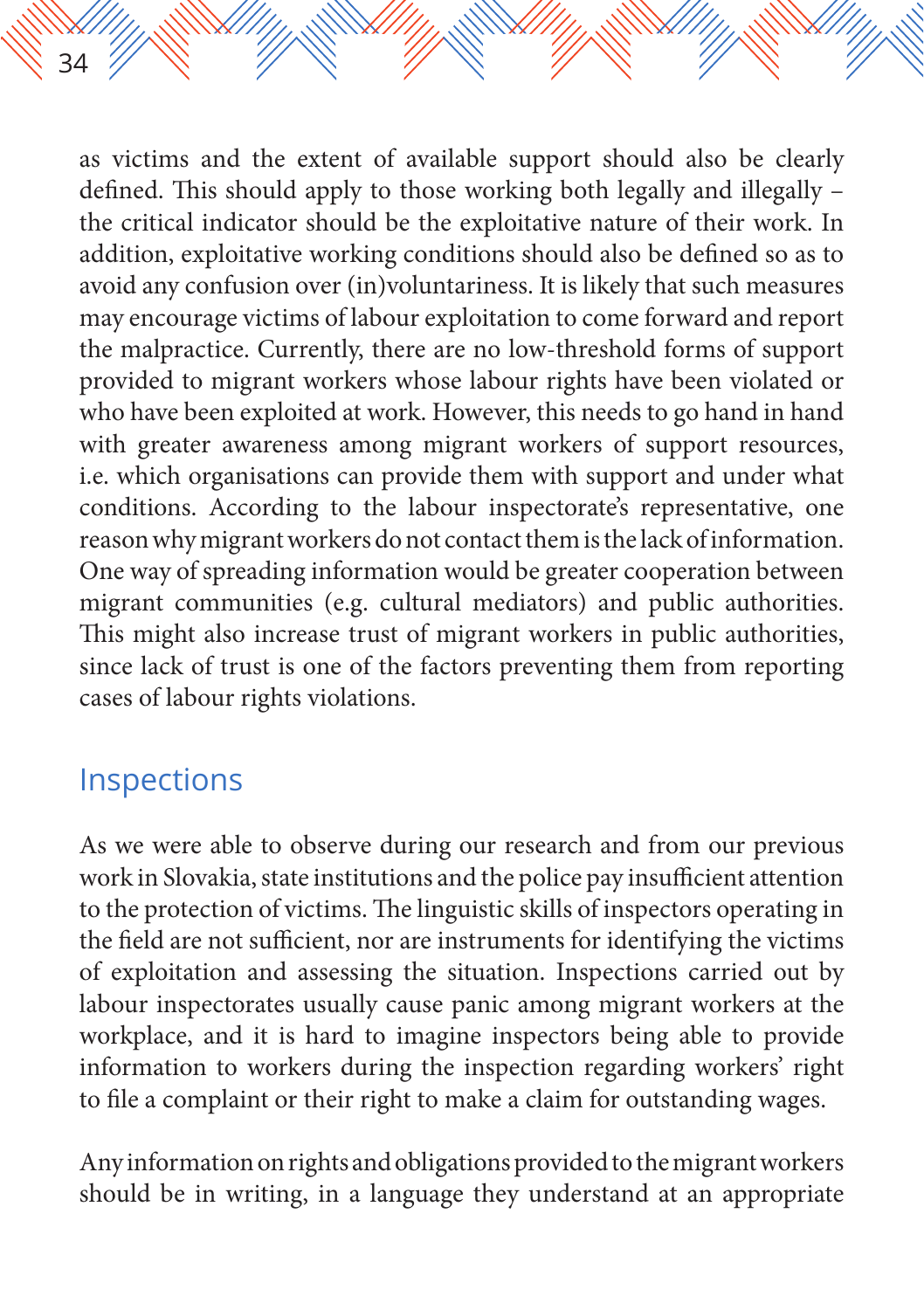time, when these instructions can be understood. A practical guide on how to proceed in order to claim compensation or file a complaint may be included. Cooperation and coordination between the police units fighting irregular migration and judicial/or police authorities should be enhanced, so that officers of first contact understand the responsibility to protect "undocumented migrants as possible victims" of labour exploitation and cooperate with other relevant authorities.

35

#### Access to justice

Tolerated residence is rarely granted to undocumented migrants in Slovakia, either as victims of trafficking or in the case of labour exploitation, and most possible victims are immediately deported from Slovakia. There is a right to be remunerated from abroad, but in practice, according to our information, undocumented migrants very rarely or never demand back payment of salaries or taxes. Labour inspectorates cooperate with the Foreign Police Departments in joint inspections, and according to our findings this means that during detection of undocumented work less space remains for the detection of "forced labour" or rights of employees and priority is given to the "unlawful work" and "unlawful residence of a worker".

Evaluation of soft instruments and soft law to improve the application practice is needed. Formally, legal mechanisms exist, but labour inspectorates, special police units and judicial authorities need to learn more about various aspects of labour exploitation and forced labour. We therefore recommend the organisation of training sessions for field officers of first contact, and the enhancement of cooperation between various state institutions in this field.

During inspections of workplaces with suspected illegal workers, the human rights of migrant workers should be taken into account, and the first priority should be to detect and identify possible victims of labour exploitation (or trafficking).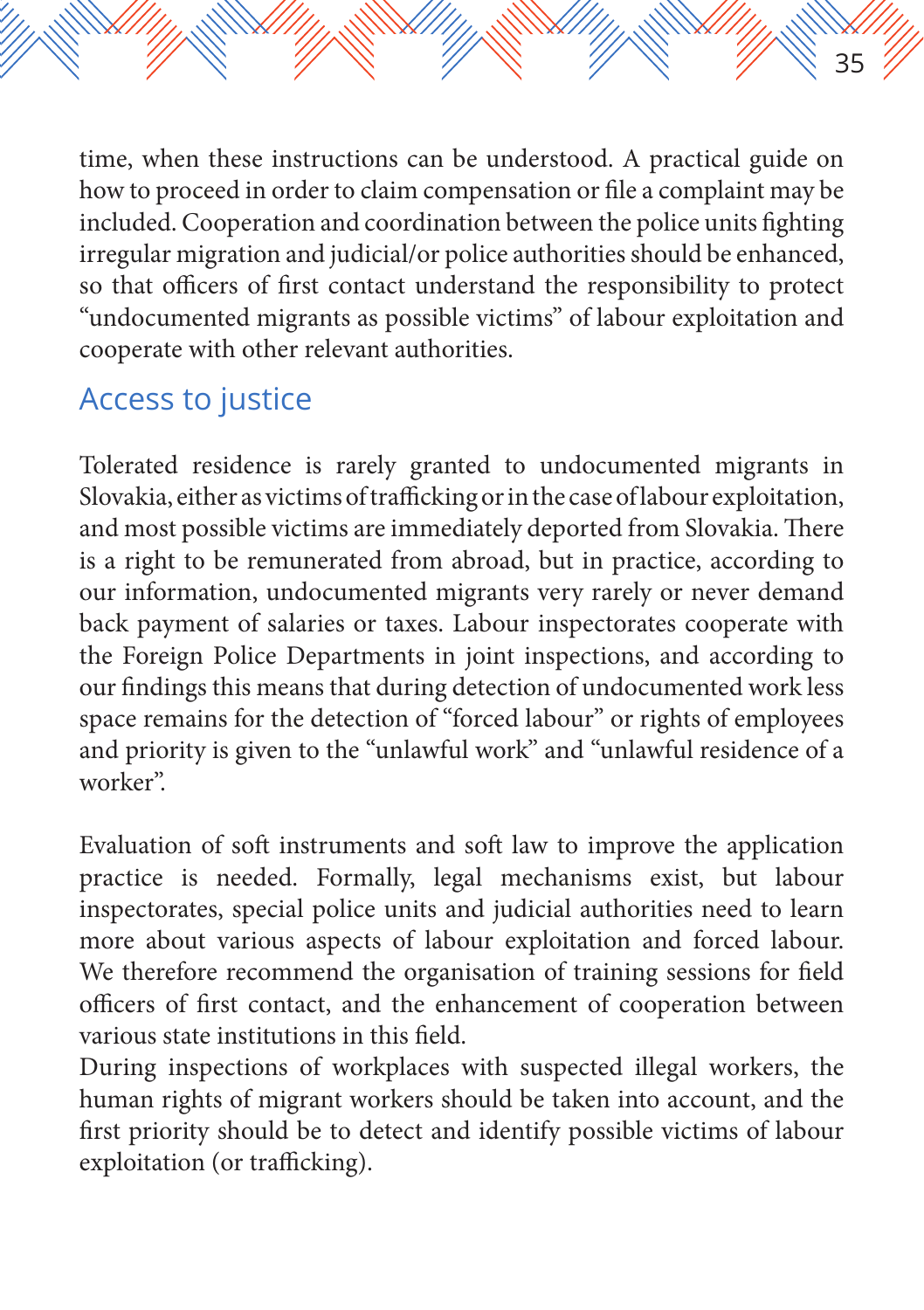#### Back payment of salaries

If a temp agency or business company goes bankrupt in order to avoid back payments or responsibility, the State should be liable for the claims of the damaged parties. We recommend introduction of a mechanism whereby if costs are not recoverable by an offender, the State should endeavour to provide financial compensation to the victims of labour exploitation.